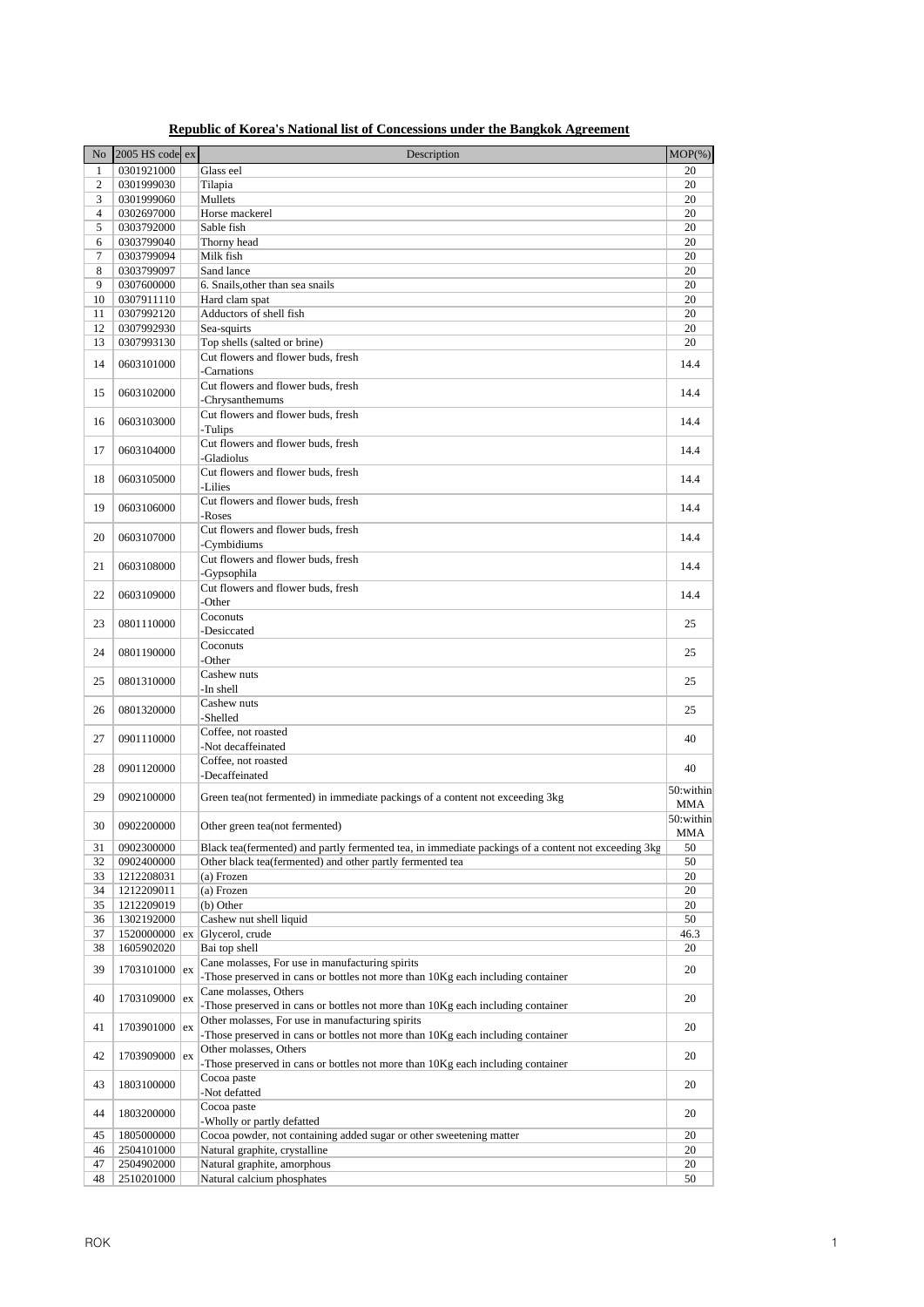| No         | 2005 HS code ex          | Description                                                                                                                                    | $MOP(\% )$ |
|------------|--------------------------|------------------------------------------------------------------------------------------------------------------------------------------------|------------|
| 49         | 2510202000               | Natural aluminium calcium phosphates                                                                                                           | 50         |
| 50         | 2510209000               | Other                                                                                                                                          | 50         |
| 51         | 2519901000               | Fused and dead-burned magnesia                                                                                                                 | 50         |
| 52         | 2519902000               | Natural magnesium oxide                                                                                                                        | 50         |
| 53         | 2519909000               | Other                                                                                                                                          | 50         |
| 54<br>55   | 2525200000<br>2526200000 | Mica powder                                                                                                                                    | 40<br>50   |
| 56         | 2529211000               | 2. Crushed or powdered<br>Powder                                                                                                               | 50         |
| 57         | 2529219000               | Other                                                                                                                                          | 50         |
| 58         | 2530101000               | Vermiculite                                                                                                                                    | 50         |
| 59         | 2530102000               | Perlites and chlorites                                                                                                                         | 50         |
| 60         | 2530901000               | A. Natural arsenic sulfides                                                                                                                    | 50         |
| 61         | 2530902000               | B. Pyrolusite(manganese ore) suitable for manufacturing dry batteries                                                                          | 50         |
| 62         | 2530903000               | C. Strontianite                                                                                                                                | 50         |
| 63         | 2530904000               | D. Cinnabar                                                                                                                                    | 50         |
| 64         | 2530908000               | H. Wollastonites                                                                                                                               | 50         |
| 65<br>66   | 2530909030<br>2530909040 | (3) Earth colours<br>(4) Natural micaceous iron oxides                                                                                         | 50<br>50   |
| 67         | 2530909050               | (5) Natural cryolite and natural chiolite                                                                                                      | 50         |
| 68         | 2530909091               | Natural calcium carbonate                                                                                                                      | 50         |
| 69         | 2530909099               | Other                                                                                                                                          | 50         |
| 70         | 2704001010               | Of coal                                                                                                                                        | 50         |
| 71         | 2704001090               | Other                                                                                                                                          | 50         |
| 72         | 2704002000               | Semi-coke                                                                                                                                      | 50         |
| 73         | 2704003000               | Retort carbon                                                                                                                                  | 50         |
| 74         | 2709001010               | Of a specific gravity more than 0.796 but not more than 0.841 at 15'c                                                                          | 50         |
| 75         | 2709001020               | Of a specific gravity more than 0.841 but not more than 0.847 at 15'c                                                                          | 50         |
| 76         | 2709001030               | Of a specific gravity more than 0.847 but not more than 0.855 at 15'c                                                                          | 50         |
| 77         | 2709001040               | Of a specific gravity more than 0.855 but not more than 0.869 at 15'c                                                                          | 50         |
| 78<br>79   | 2709001050<br>2709001060 | Of a specific gravity more than 0.869 but not more than 0.885 at 15'c<br>Of a specific gravity more than 0.885 but not more than 0.899 at 15'c | 50<br>50   |
| 80         | 2709001070               | Of a specific gravity more than 0.899 but not more than 0.904 at 15'c                                                                          | 50         |
| 81         | 2709001080               | Of a specific gravity more than 0.904 but not more than 0.966 at 15'c                                                                          | 50         |
| 82         | 2709001090               | Other                                                                                                                                          | 50         |
| 83         | 2709002000               | 2. Crude oils obtained from bituminous minerals                                                                                                | 50         |
| 84         | 2804690000               | B. Other                                                                                                                                       | 50         |
| 85         | 2804701000               | A. Yellow phosphorous                                                                                                                          | 50         |
| 86         | 2804709000               | B. Other                                                                                                                                       | 50         |
| 87         | 2805120000               | Calcium                                                                                                                                        | 50         |
| 88         | 2812101010               | Iodine trichloride                                                                                                                             | 50         |
| 89         | 2812101020               | Phosphorous trichloride                                                                                                                        | 50         |
| 90         | 2812101030               | Phosphorous pentachloride                                                                                                                      | 50         |
| 91<br>92   | 2812101040<br>2812101050 | Arsenic trichloride                                                                                                                            | 50<br>50   |
| 93         | 2812101060               | Sulphur monochloride<br>Sulphur dichloride                                                                                                     | 50         |
| 94         | 2812101090               | Other                                                                                                                                          | 50         |
| 95         | 2812102010               | Thionyl chloride                                                                                                                               | 50         |
| 96         | 2812102020               | Carbonyl dichloride(phosgene)                                                                                                                  | 50         |
| 97         | 2812102030               | Phosphorous oxychloride                                                                                                                        | 50         |
| 98         | 2812102090               | Other                                                                                                                                          | 50         |
| 99         | 2818101000               | Sized grains                                                                                                                                   | 50         |
| 100        | 2818109000               | Other                                                                                                                                          | 50         |
| 101        | 2819901010               | Chromic oxides                                                                                                                                 | 50         |
| 102        | 2819901090               | Other                                                                                                                                          | 50         |
| 103        | 2819902000               | Chromium hydroxides                                                                                                                            | 50         |
| 104<br>105 | 2825301000<br>2825309000 | Vanadic pentoxide<br>Other                                                                                                                     | 50<br>50   |
| 106        | 2825901010               | Calcium oxide                                                                                                                                  | 50         |
| 107        | 2825901020               | Tungsten oxides                                                                                                                                | 50         |
| 108        | 2825901030               | Tin oxides                                                                                                                                     | 50         |
| 109        | 2825901090               | Other                                                                                                                                          | 50         |
| 110        | 2825902010               | Calcium hydroxide                                                                                                                              | 50         |
| 111        | 2825902020               | Manganes hydroxides                                                                                                                            | 50         |
| 112        | 2825902030               | Tungsten hydroxides                                                                                                                            | 50         |
| 113        | 2825902040               | Tin hydroxides                                                                                                                                 | 50         |
| 114        | 2825902090               | Other                                                                                                                                          | 50         |
| 115        | 2825903010               | Nickel peroxides                                                                                                                               | 50         |
| 116        | 2825903090               | Other                                                                                                                                          | 50         |
| 117<br>118 | 2825909000               | Other<br>Commercial calcium hypochlorite and other calcium hypochlorites                                                                       | 50         |
| 119        | 2828100000<br>2831101000 | Sodium dithionite                                                                                                                              | 50<br>50   |
| 120        | 2831102000               | Sodium sulphoxy late (sodium form aldehyde sulphoxylate)                                                                                       | 50         |
| 121        | 2833110000               | Disodium sulphate                                                                                                                              | 50         |
| 122        | 2834291000               | Barium nitrate                                                                                                                                 | 50         |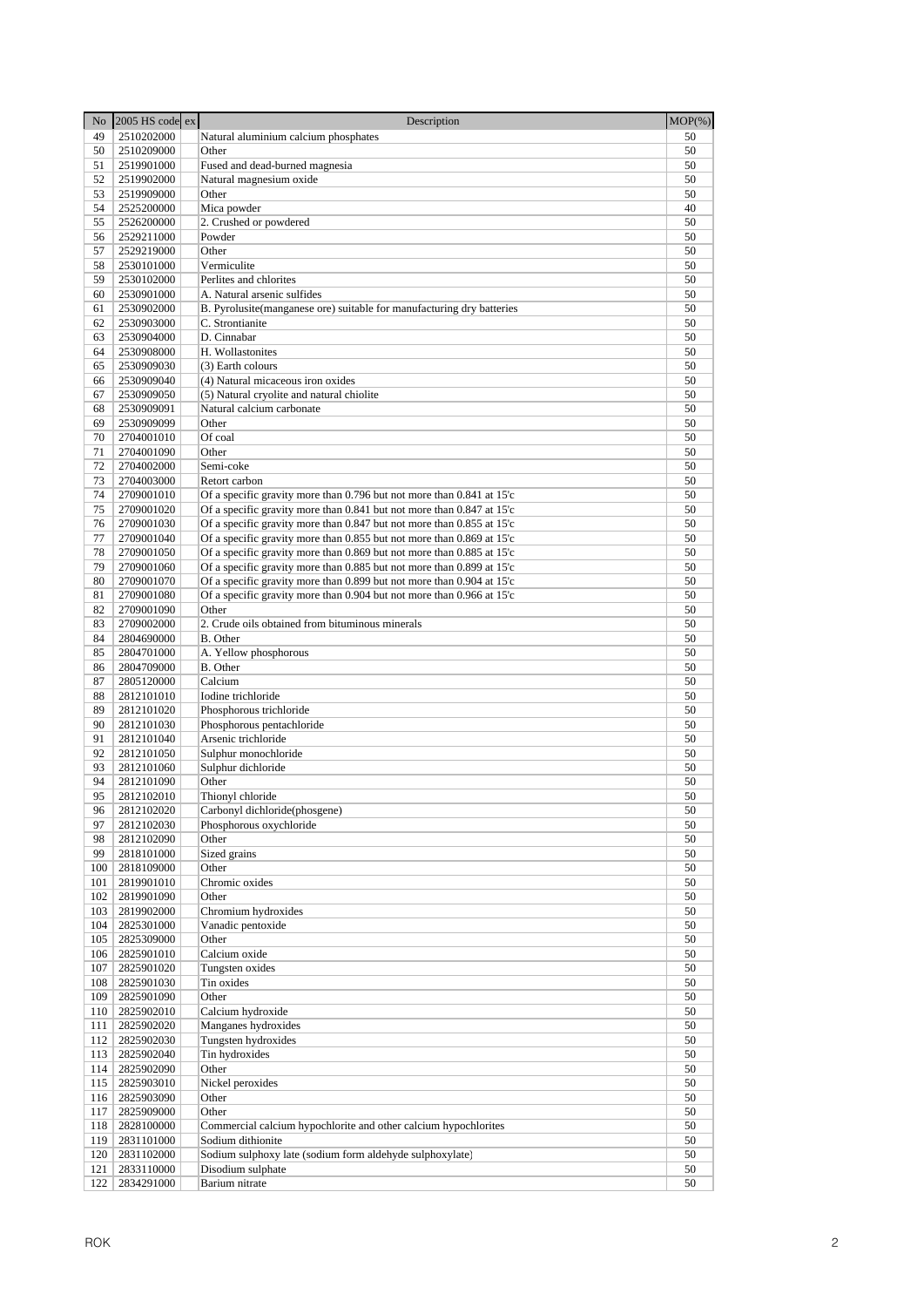| N <sub>o</sub> | $2005$ HS code ex        | Description                                                              | $MOP(\% )$ |
|----------------|--------------------------|--------------------------------------------------------------------------|------------|
| 123            | 2834299000               | Other                                                                    | 50         |
| 124            | 2835101010               | Sodium hypophosphite                                                     | 50         |
| 125            | 2835101020               | Calcium hypophosphite                                                    | 50         |
| 126<br>127     | 2835101090<br>2835102000 | Other<br>Phosphites                                                      | 50<br>50   |
| 128            | 2835250000               | Calcium hydrogenorthophosphate ("dicalcium phosphate")                   | 50         |
| 129            | 2835291000               | Aluminium phosphate                                                      | 50         |
| 130            | 2835299000               | Other polyphosphates:                                                    | 50         |
| 131            | 2835391000               | Sodium metaphosphate                                                     | 50         |
| 132            | 2835392000               | Sodium pyrophosphates                                                    | 50         |
| 133            | 2835399000               | Other                                                                    | 50         |
| 134<br>135     | 2836600000<br>2836920000 | Barium carbonate<br>Strontium carbonate                                  | 50<br>50   |
| 136            | 2836991010               | Magnesium carbonate                                                      | 50         |
| 137            | 2836991090               | Other                                                                    | 50         |
| 138            | 2836992000               | Peroxocarbonates (percarbonates)                                         | 50         |
| 139            | 2837201000               | Ferrocyanides                                                            | 50         |
| 140            | 2837202000               | Ferricyanides                                                            | 50         |
| 141            | 2837209000               | Other                                                                    | 50         |
| 142<br>143     | 2839901000<br>2839902000 | Zirconium silicates<br>Barium silicates                                  | 50<br>50   |
| 144            | 2839909000               | Other                                                                    | 50         |
| 145            | 2840190000               | Other                                                                    | 50         |
| 146            | 2846901000               | Yttrium oxide                                                            | 50         |
| 147            | 2846909000               | Other                                                                    | 50         |
| 148            | 2849200000               | 2. Of silicon                                                            | 50         |
| 149            | 2850001000               | Hydrides                                                                 | 50         |
| 150<br>151     | 2850002000<br>2850003000 | Nitrides<br>Azides                                                       | 50<br>50   |
| 152            | 2850004000               | Silicides                                                                | 50         |
| 153            | 2850005000               | <b>Borides</b>                                                           | 50         |
| 154            | 2902200000               | 2. Benzene                                                               | 50         |
| 155            | 2902300000               | 3. Toluene                                                               | 50         |
| 156            | 2902410000               | A. O-xylene                                                              | 50         |
| 157            | 2902420000               | B. M-xylene                                                              | 50         |
| 158<br>159     | 2902430000<br>2902440000 | C. P-xylene<br>D. Mixed xylene isomers                                   | 50<br>50   |
| 160            | 2902500000               | 5. Styrene                                                               | 50         |
| 161            | 2902600000               | 6. Ethylbenzene                                                          | 50         |
| 162            | 2902700000               | 7. Cumene                                                                | 50         |
| 163            | 2903191000               | 1,1,1-trichloroethane(methyl chloroform)                                 | 50         |
| 164            | 2903199000               | Other                                                                    | 50         |
| 165<br>166     | 2903301000<br>2903302000 | Bromomethane<br>Bromoethane                                              | 50<br>50   |
| 167            | 2903303000               | Iodomethane                                                              | 50         |
| 168            | 2903304000               | Hexafluoroethane(cfc-116)                                                | 50         |
| 169            | 2903305000               | 1,1-difluoro ethane(hfc152a)                                             | 50         |
|                | 170   2903306000         | 1.1.1.2-tetra fluoro ethane(hfc134a)                                     | 50         |
| 171            | 2903307000               | 1.1.3.3.3-penta fluoro-2-(trifluoromethyl)-1-propene                     | 50         |
| 172            | 2903309000               | Other                                                                    | 50         |
| 173<br>174     | 2903491110<br>2903491130 | Dichlorofluoromethane(HCFC-21)<br>Chlorofluoromethane(HCFC-31)           | 10<br>10   |
| 175            | 2903491190               | Other                                                                    | 10         |
| 176            | 2903491210               | Dichlorotrifluoroethane(HCFC-123)                                        | 10         |
| 177            | 2903491220               | Chlorotetrafluoroethane(HCFC-124)                                        | 10         |
| 178            | 2903491290               | Other                                                                    | 10         |
| 179            | 2903491310               | Dichloropentafluoropropane(HCFC-225)                                     | 10         |
| 180<br>181     | 2903491390<br>2904901000 | Other<br>A. 2,4-dinitro chloro benzene                                   | 10<br>20   |
| 182            | 2904902000               | B. P-nitrochlorobenzene                                                  | 20         |
| 183            | 2904903000               | C. Trichloronitromethane(chloropicrin)                                   | 20         |
| 184            | 2904909000               | D. Other                                                                 | 20         |
| 185            | 2906131000               | Sterols                                                                  | 50         |
| 186            | 2915901000               | A. Neodecanoilchloride and pivaloylchloride                              | 20         |
| 187<br>188     | 2917131000<br>2917132000 | Azelaic acid, its salts and esters<br>Sebacic acid, its salts and esters | 20<br>20   |
| 189            | 2918140000               | Citric acid                                                              | 20         |
| 190            | 2918211000               | Salicylic acid                                                           | 20         |
| 191            | 2921211000               | Ethylenediamine                                                          | 50         |
| 192            | 2921212000               | Salts of ethylenediamine                                                 | 50         |
| 193            | 2921441000               | Diphenylamine                                                            | 10         |
| 194            | 2921449000               | Other                                                                    | 10         |
| 195<br>196     | 2922111000<br>2922112000 | Monoethanolamine<br>Salts of monoethanolamine                            | 50<br>50   |
|                |                          |                                                                          |            |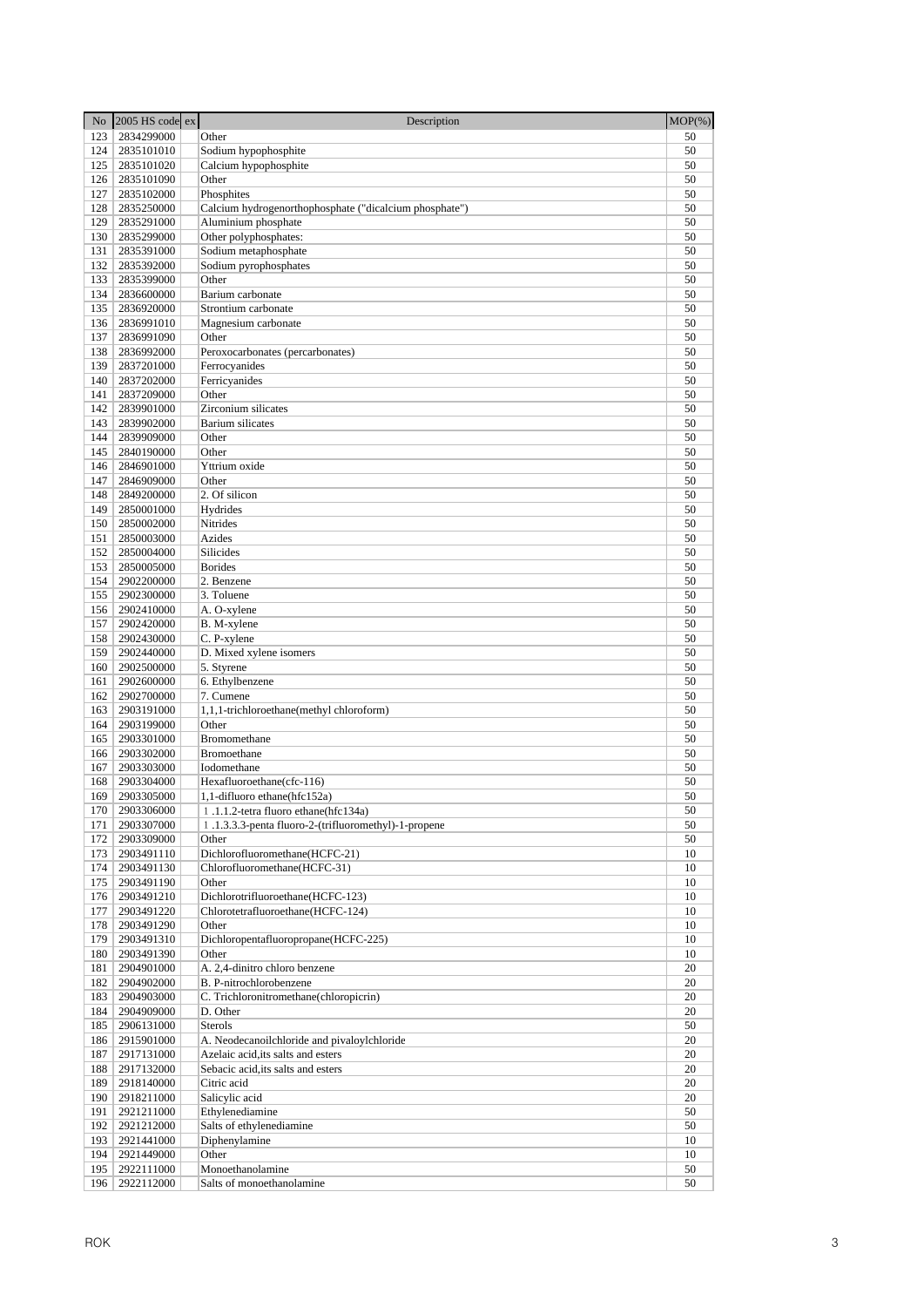| No         | 2005 HS code ex          | Description                                                                                                                                                                                                                                                           | $MOP(\%)$  |
|------------|--------------------------|-----------------------------------------------------------------------------------------------------------------------------------------------------------------------------------------------------------------------------------------------------------------------|------------|
| 197        | 2922121000               | Diethanolamine                                                                                                                                                                                                                                                        | 50         |
| 198        | 2922122000               | Salts of diethanolamine                                                                                                                                                                                                                                               | 50         |
| 199        | 2922131000               | Triethanolamine                                                                                                                                                                                                                                                       | 50         |
| 200        | 2922132000               | Salts of triethanolamine                                                                                                                                                                                                                                              | 50         |
| 201        | 2922211000               | (1) 7-amino-1-naphthol-3-sulphonic acid (gamma acid) and its salts                                                                                                                                                                                                    | 20         |
| 202        | 2922212000               | (2) 8-amino-1-naphthol-3,6-disul-phonic acid (h acid) and its salts                                                                                                                                                                                                   | 20         |
| 203        | 2922213000               | (3) 2-amino-5-naphthol-7-disulphonic acid (j acid) and its salts                                                                                                                                                                                                      | 20         |
| 204<br>205 | 2922219000               | (4) Other<br>Anthranilic acid                                                                                                                                                                                                                                         | 20         |
| 206        | 2922431000<br>2922439000 | Salts of anthranilic acid                                                                                                                                                                                                                                             | 50<br>50   |
| 207        | 2925209000               | Other                                                                                                                                                                                                                                                                 | 30         |
| 208        | 2932131000               | Furfurylalcohol                                                                                                                                                                                                                                                       | 20         |
| 209        | 2932132000               | Tetrahydrofurfuryl alcohol                                                                                                                                                                                                                                            | 20         |
| 210        | 2933910000               | A. Alprazolam (INN), camazepam (INN), chlordiazepoxide (INN), clonazepam (INN), clorazepate,<br>delorazepam (INN), diazepam (INN), estazolam (INN), ethyl loflazepate (INN), fludiazepam (INN),<br>flunitrazepam (INN), flurazepam (INN), halazepam (INN), lorazepam  | 20         |
| 211        | 2933991000               | (1) Indole and its derivatives                                                                                                                                                                                                                                        | 10         |
| 212        | 2934910000               | A. Aminorex (INN), brotizolam (INN), clotiazepam (INN), cloxazolam (INN), dextromoramide<br>(INN), haloxazolam (INN), ketazolam (INN), mesocarb (INN), oxazolam (INN), pemoline (INN),<br>phendimetrazine (INN), phenmetrazine (INN) and sufentanil (INN); salts ther | 30         |
| 213        | 2934991000               | (1) Morpholine                                                                                                                                                                                                                                                        | 30         |
| 214        | 2934993000               | (3) 7-Aminocephalosporanic acid                                                                                                                                                                                                                                       | 30         |
| 215        | 2935006000               | 6. Sulfamethoxazole                                                                                                                                                                                                                                                   | 20         |
| 216        | 2935007000               | 7. Sulfamethoxine                                                                                                                                                                                                                                                     | 20         |
| 217        | 2935008010               | Sulphamine                                                                                                                                                                                                                                                            | 20<br>20   |
| 218<br>219 | 2935008020<br>2935008030 | Sulphapyridine<br>Sulphadiazine                                                                                                                                                                                                                                       | 20         |
| 220        | 2935008040               | Sulphamerazine                                                                                                                                                                                                                                                        | 20         |
| 221        | 2935009010               | Para-sulphamylbenzylamine                                                                                                                                                                                                                                             | 20         |
| 222        | 2936273000               | Calcium ascorbate                                                                                                                                                                                                                                                     | 50         |
| 223        | 2938901000               | Digitalis glycosides                                                                                                                                                                                                                                                  | 10         |
| 224        | 2938902000               | Glycyrrhizin and glycyrrhizates                                                                                                                                                                                                                                       | 10         |
| 225        | 2940001090               | Other                                                                                                                                                                                                                                                                 | 20         |
| 226        | 2940002090               | Other                                                                                                                                                                                                                                                                 | 20         |
| 227        | 2941902000               | A. 11-alpha-chloro -6- deoxy -6-demethyl -6- methylene -5-oxy tetracycline paratoluene sulfonat                                                                                                                                                                       | 20         |
| 228        | 2941909010               | Kanamycine sulfate                                                                                                                                                                                                                                                    | 10         |
| 229        | 2941909020               | Ledermycine                                                                                                                                                                                                                                                           | 20         |
| 230<br>231 | 2941909040<br>3102100000 | Leucomycin<br>Urea, whether or not in aqueous solution                                                                                                                                                                                                                | 10<br>30   |
| 232        | 3105200000               | Mineral or chemical fertilisers containing the three fertilising elements nitrogen, phosphorus and                                                                                                                                                                    | 30         |
| 233        | 3204110000               | Disperse dyes and preparations based thereon                                                                                                                                                                                                                          | 22.5       |
| 234        | 3204121000               | Acid dyes and preparations based thereon                                                                                                                                                                                                                              | 22.5       |
| 235        | 3204122000               | Mordant dyes and preparations based thereon                                                                                                                                                                                                                           | 22.5       |
| 236        | 3204130000               | Basic dyes and preparations based thereon                                                                                                                                                                                                                             | 22.5       |
| 237        | 3204140000               | Direct dyes and preparations based thereon                                                                                                                                                                                                                            | 22.5       |
| 238        | 3204150000               | Vat dyes (including those usable in that state as pigments) and preparations based thereon                                                                                                                                                                            | 50         |
| 239        | 3204160000               | Vat dyes (including those usable in that state as pigments) and preparations based thereon                                                                                                                                                                            | 22.5       |
|            | 240   3204191000         | Solvent dyes and preparations based thereon                                                                                                                                                                                                                           | 50<br>50   |
| 241<br>242 | 3204192000<br>3204193000 | Rapid dyes and preparations based thereon<br>Sulphide dyes and sulphide vat dyes and preparations based thereon                                                                                                                                                       | 50         |
| 243        | 3204199000               | Other                                                                                                                                                                                                                                                                 | 50         |
| 244        | 3208101010               | Enamels                                                                                                                                                                                                                                                               | 10         |
| 245        | 3208101090               | Other                                                                                                                                                                                                                                                                 | 10         |
| 246        | 3208102000               | Varnishes (including lacquers)                                                                                                                                                                                                                                        | 10         |
| 247        | 3208103000               | Solutions as defined in note 4 to this Chapter                                                                                                                                                                                                                        | 10         |
| 248        | 3301292000               | Citronella oil                                                                                                                                                                                                                                                        | 30         |
| 249        | 3301293000               | Cinnamon bark oil                                                                                                                                                                                                                                                     | 30         |
| 250        | 3301294000               | Cinnamon leaf oil                                                                                                                                                                                                                                                     | 30         |
| 251<br>252 | 3301300000               | Resinoids<br>Vienna glues                                                                                                                                                                                                                                             | 46.3<br>50 |
| 253        | 3506991000<br>3506992000 | Glues obtained by chemically treating natural gums                                                                                                                                                                                                                    | 50         |
| 254        | 3506993000               | Glues based on silicates                                                                                                                                                                                                                                              | 50         |
| 255        | 3506999000               | Other                                                                                                                                                                                                                                                                 | 50         |
| 256        | 3507904010               | Papain                                                                                                                                                                                                                                                                | 46.3       |
| 257        | 3703201000               | For x-ray                                                                                                                                                                                                                                                             | 20         |
| 258        | 3703202000               | For electro-cardiograph                                                                                                                                                                                                                                               | 20         |
| 259        | 3703203000               | For photo-copying                                                                                                                                                                                                                                                     | 10         |
| 260        | 3703204000               | For recording                                                                                                                                                                                                                                                         | 20         |
| 261        | 3703209000               | Other                                                                                                                                                                                                                                                                 | 10         |
| 262<br>263 | 3707901010               | (1) For making semiconductor<br>(2) Other                                                                                                                                                                                                                             | 50<br>50   |
| 264        | 3707901090<br>3707902100 | For colour photography                                                                                                                                                                                                                                                | 50         |
| 265        | 3707902910               | For x-ray                                                                                                                                                                                                                                                             | 50         |
| 266        | 3707902920               | For graphic art                                                                                                                                                                                                                                                       | 50         |
|            |                          |                                                                                                                                                                                                                                                                       |            |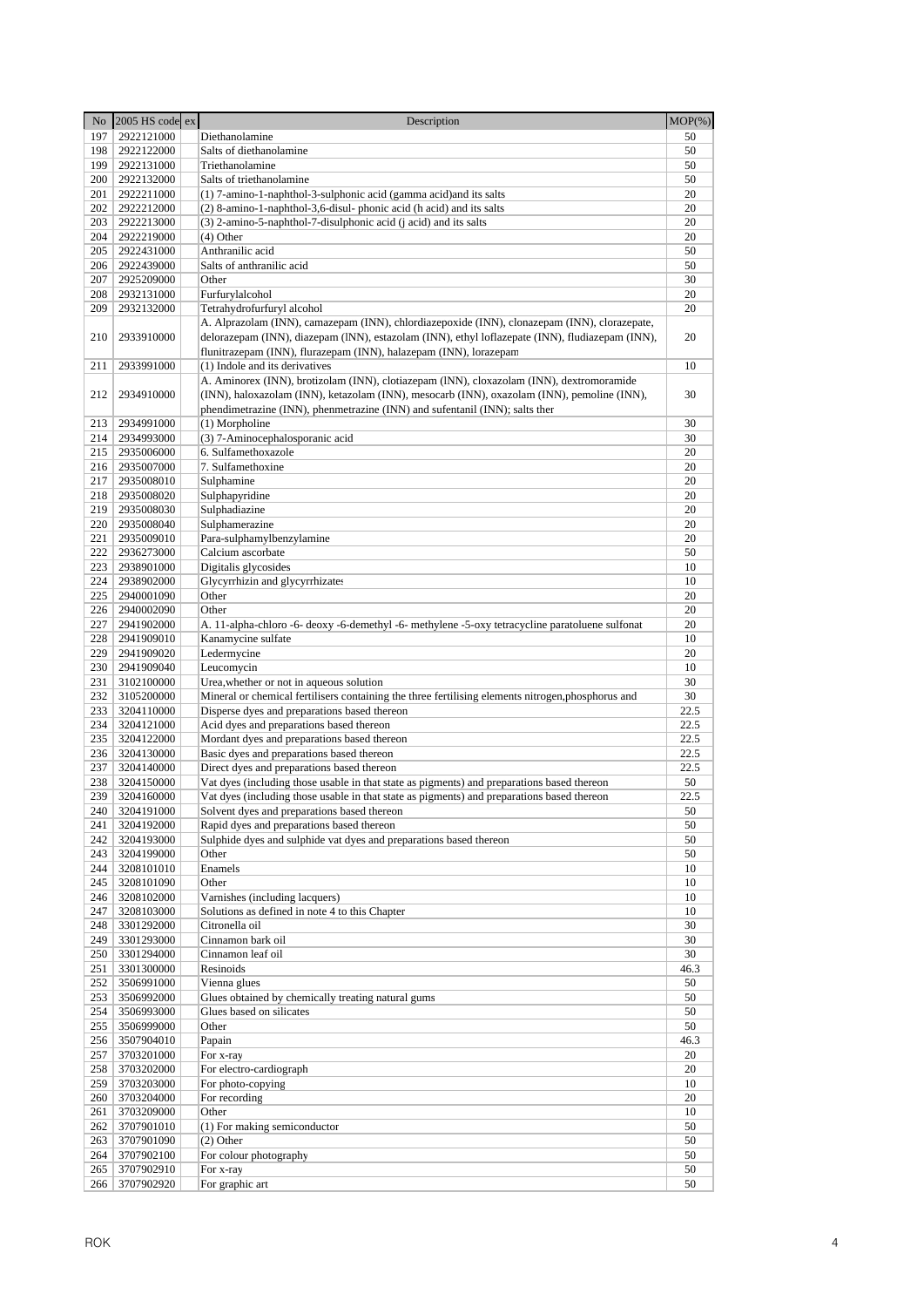| No         | 2005 HS code ex          | Description                                                                                                                                        | $MOP(\%)$ |
|------------|--------------------------|----------------------------------------------------------------------------------------------------------------------------------------------------|-----------|
| 267        | 3707902990               | Other                                                                                                                                              | 50        |
| 268        | 3707903100               | For colour photography                                                                                                                             | 50        |
| 269        | 3707903910               | For x-ray                                                                                                                                          | 50        |
| 270        | 3707903920               | For graphic art                                                                                                                                    | 50        |
| 271        | 3707903990               | Other                                                                                                                                              | 50        |
| 272        | 3707909100               | Intensifiers and reducers                                                                                                                          | 50        |
| 273        | 3707909200               | Toners                                                                                                                                             | 50        |
| 274        | 3707909300               | Clearing agents                                                                                                                                    | 50        |
| 275        | 3707909400               | Flash light materials                                                                                                                              | 50        |
| 276        | 3707909900               | Other                                                                                                                                              | 50        |
| 277<br>278 | 3802100000               | Activated carbon                                                                                                                                   | 50<br>10  |
| 279        | 3804001000<br>3804009000 | Liquid<br>Other                                                                                                                                    | 20        |
| 280        | 3806101000               | Rosin                                                                                                                                              | 20        |
| 281        | 3806102000               | Resin acids                                                                                                                                        | 20        |
| 282        | 3806902000               | Run gum                                                                                                                                            | 20        |
| 283        | 3806903000               | Rosin spirt and rogin oil                                                                                                                          | 20        |
| 284        | 3806909000               | Other                                                                                                                                              | 10        |
| 285        | 3808100000               | Insecticides                                                                                                                                       | 22.5      |
| 286        | 3824901000               | A. Roasted chromite                                                                                                                                | 20        |
| 287        | 3824902200               | Preparations of carban resistors or ceramic solid resistors                                                                                        | 20        |
| 288        | 3824902300               | Detergents based on trichlorotrifluoroethane                                                                                                       | 10        |
| 289        | 3824903100               | Mistures consisting mainly of O-alkyl( $\leq C10$ , including cycloalkyl) alkyl(methyl, ethyl, n-propyl or                                         | 10        |
|            |                          | isopropyl)phosphonofluoridates                                                                                                                     |           |
| 290        | 3824903200               | Mixtures consisting mainly of O-alkyl( $\leq$ C10, including cycloalkyl) N,N-dialkyl(methyl, ehtyl, n-                                             | 10        |
|            |                          | propyl or isopropyl)phosphoramidocyanidates                                                                                                        |           |
|            |                          | Mixtures consisting mainly of [S-2-(dialkyl (methyl, ethyl, n-propyl or isopropyl)                                                                 |           |
| 291        | 3824903300               | amino)ethyl]hydrogen alkyl(methyl, ethyl, n-propyl or isopropyl)phosphonothioates and their O-                                                     | 10        |
|            |                          | alkyl(≤C10, including cycloalkyl) esters; mixtures consisting mainly of alkyla                                                                     |           |
| 292        | 3824903400               | Mixtures consisting mainly of alkyl(methyl, ethyl, n-propyl or isopropyl)phosphonyldifluoride:                                                     | 10        |
|            |                          | Mixtures consisting mainly of [O-2-dialkyl(methyl, ethyl, n-propyl or isopropyl)aminoethyl]hydrogen                                                |           |
| 293        | 3824903500               | alkyl(methyl, ethyl, n-propyl or isopropyl)phosphonites and their O-alkyl $\epsilon$ C10, including cycloalkyl)                                    | 10        |
|            |                          | esters; mixtures consisting mainly of alkylated or prot                                                                                            |           |
| 294        | 3824903600               | Mixtures consisting mainly of N, N-dialkyl(methyl, ethyl, n-propyl or isopropyl) phosphoramidio                                                    | 10        |
| 295        | 3824903700               | Mixtures consisting mainly of dialkyl(methyl, ethyl, n-propyl or isopropyl) N, N-dialkyl (methyl,<br>ethyl, n-propyl or isopropyl)phosphoramidates | 10        |
|            |                          | Mixtures consisting mainly of N, N-dialkyl (methyl, ethyl, n-propyl or isopropyl)2-chloroethylamines                                               |           |
| 296        | 3824903800               | or their protonated salts                                                                                                                          | 10        |
|            |                          | Mixtures consisting mainly of N,N dimethyl-2-amino-ethanol or N,N-diethyl-2-amino ethanol or their                                                 |           |
| 297        | 3824903911               | proton-ated salts                                                                                                                                  | 10        |
|            |                          | Mixtures consisting mainly of N, N-dialkyl (methyl, ethyl, n-propyl or isopropyl) aminoethane-2-                                                   |           |
| 298        | 3824903920               | thiols or their protonated salts                                                                                                                   | 10        |
|            |                          | Other mixtures consisting mainly of chemicals containing a phosphorus atom to which is bonded one                                                  |           |
| 299        | 3824903930               | methyl, ethyl, n-propyl or isopropyl group but not further carbon atoms                                                                            | 10        |
| 300        | 3824903990               | Other                                                                                                                                              | 10        |
| 301        | 3824904100               | Mixed polyethylene glycol                                                                                                                          | 10        |
| 302        | 3824904200               | Ion-exchangers                                                                                                                                     | 10        |
| 303        | 3824905100               | Ink-removers                                                                                                                                       | 10        |
| 304        | 3824905200               | Stencil correctors                                                                                                                                 | 10        |
| 305        | 3824906200               | Preparations for the manufacture of certain ceramic articles (artificial teeth, etc)                                                               | 10        |
| 306        | 3824906300               | Soda-lime                                                                                                                                          | 10        |
| 307        | 3824906400               | Hydrated silica gel                                                                                                                                | 10        |
| 308        | 3824906500               | Anti-rust preparations                                                                                                                             | 10        |
| 309        | 3824907300               | Anti-foaming agent<br>Prepared calcium carbonate                                                                                                   | 10        |
| 310        | 3824907500               | Liquid crystal preparations                                                                                                                        | 10        |
| 311<br>312 | 3824907600               | Ammoniacal gas liquors                                                                                                                             | 10<br>20  |
| 313        | 3824907700<br>3824908010 | Based on methyl ethyl ketone peroxide                                                                                                              | 20        |
| 314        | 3824908090               | Other                                                                                                                                              | 20        |
| 315        | 3824909050               | Poly chlorinated biphenyls                                                                                                                         | 20        |
| 316        | 3901900000               | Other                                                                                                                                              | 50        |
| 317        | 3904610000               | Polytetrafluoroethylene                                                                                                                            | 50        |
| 318        | 3907991000               | Poly butylene terephthalate                                                                                                                        | 50        |
| 319        | 3907999000               | Other                                                                                                                                              | 50        |
| 320        | 3910001000               | 1. For making semi-conductor                                                                                                                       | 50        |
| 321        | 3910009010               | Silicon oil                                                                                                                                        | 50        |
| 322        | 3910009020               | Silicon rubber                                                                                                                                     | 50        |
| 323        | 3910009090               | Other                                                                                                                                              | 50        |
| 324        | 3913102000               | Propylene glycol alginate                                                                                                                          | 20        |
| 325        | 3913109000               | Other                                                                                                                                              | 10        |
| 326        | 3917230000               | Tubes, pipes and horse                                                                                                                             | 22.5      |
|            |                          | -Of polymers of vinyl chloride                                                                                                                     |           |
| 327        | 3917312000               | Flexible tubes, pipes and hoses, having a minium burst pressure of 27.6MPa                                                                         | 22.5      |
|            |                          | -Of polymers of vinyl chloride                                                                                                                     |           |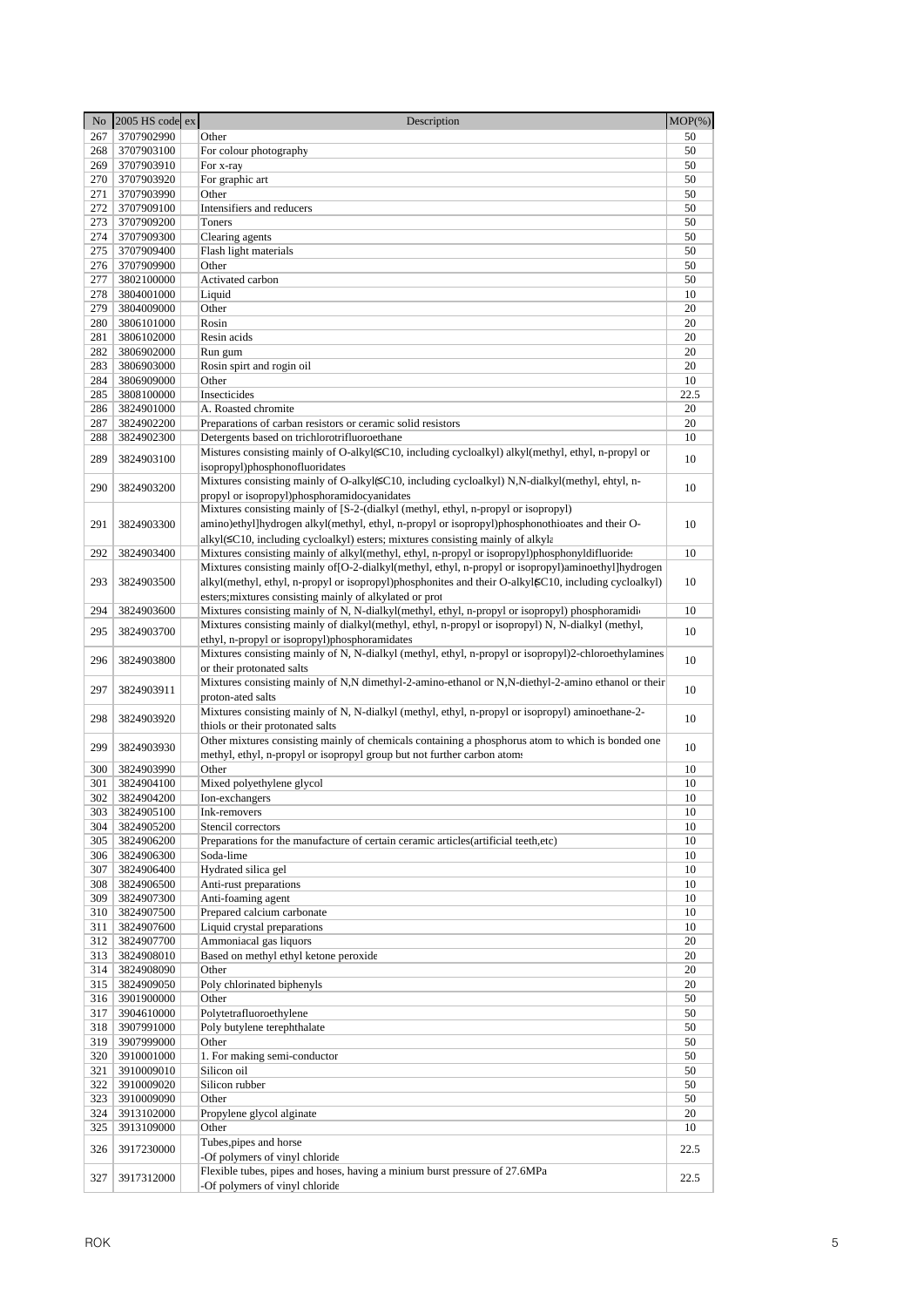| No         | 2005 HS code ex          | Description                                                                                                | $MOP(\% )$ |
|------------|--------------------------|------------------------------------------------------------------------------------------------------------|------------|
| 328        | 3926400000               | Statuettes and other ornamental articles                                                                   | 30         |
| 329        | 3926902000               | Fans and hand screens non-mechanical; frams and handles therefor and parts of such frames and              | 30         |
| 330        | 4001100000               | Natural rubber latex, whether or not pre-vulcanised                                                        | 50         |
|            |                          | Smoked sheets                                                                                              |            |
| 331        | 4001211000               | -RSS 1X                                                                                                    | 50         |
|            |                          | Smoked sheets                                                                                              |            |
| 332        | 4001212000               | -RSS No.1                                                                                                  | 50         |
| 333        | 4001213000               | Smoked sheets                                                                                              | 50         |
|            |                          | -RSS No.2                                                                                                  |            |
| 334        | 4001214000               | Smoked sheets                                                                                              | 50         |
|            |                          | -RSS No.3                                                                                                  |            |
| 335        | 4001215000               | Smoked sheets                                                                                              | 50         |
|            |                          | -RSS No.4                                                                                                  |            |
| 336        | 4001216000               | Smoked sheets                                                                                              | 50         |
|            |                          | -RSS No.5                                                                                                  |            |
| 337        | 4011300000               | 3. Of a kind used on aircraft                                                                              | 50         |
| 338        | 4011610000               | Of a kind used on agricultural or forestry vehicles and machines                                           | 30         |
| 339        | 4011620000               | Of a kind used on construction or industrial handling vehicles and machines and having a rim size not      | 30         |
|            |                          | exceeding 61cm                                                                                             |            |
| 340        | 4011630000               | Of a kind used on construction or industrial handling vehicles and machines and having a rim size          | 30         |
|            |                          | exceeding 61cm                                                                                             |            |
| 341        | 4012901010               | Solid tyres<br>Cushion tyres                                                                               | 30         |
| 342        | 4012901020               |                                                                                                            | 30         |
| 343        | 4012901030               | tyre treads                                                                                                | 30         |
| 344        | 4012901040               | Tyre flaps                                                                                                 | 30         |
| 345        | 4012909010               | Solid tyres                                                                                                | 30         |
| 346        | 4012909020               | Cushion tyres                                                                                              | 30         |
| 347        | 4012909030               | tyre treads                                                                                                | 30         |
| 348        | 4012909040               | Tyre flaps                                                                                                 | 30         |
| 349        | 4012909090               | Other                                                                                                      | 30         |
| 350        | 4015110000               | Surgical                                                                                                   | 30         |
| 351        | 4015190000               | Other                                                                                                      | 30         |
| 352        | 4015901000               | Protective clothing for divers                                                                             | 30         |
| 353        | 4015902000               | Protective clothing for radiologists                                                                       | 30         |
| 354        | 4015909000               | Other                                                                                                      | 30         |
| 355        | 4016100000               | Of cellular rubber                                                                                         | 30         |
| 356        | 4016910000               | Floor coverings and mats                                                                                   | 30         |
| 357        | 4016920000               | Erasers                                                                                                    | 22.5       |
| 358        | 4016930000               | Gaskets, washers and other seals                                                                           | 22.5       |
| 359        | 4016940000               | Boat or dock fenders, whether or not inflatable<br>Other inflatable articles                               | 22.5       |
| 360        | 4016951000               |                                                                                                            | 22.5       |
|            |                          | -Pneumatic mattresses                                                                                      |            |
| 361        | 4016952000               | Other inflatable articles<br>-Pillows                                                                      | 22.5       |
|            |                          |                                                                                                            |            |
| 362        | 4016953000               | Other inflatable articles                                                                                  | 22.5       |
|            |                          | -Cushions<br>Other inflatable articles                                                                     |            |
|            | 363 4016959000           |                                                                                                            | 22.5       |
|            |                          | -Other<br>Parts of balloons airships, flying machines, gliders, kits, and rotochutes                       |            |
| 364<br>365 | 4016991010<br>4016991090 | Other                                                                                                      | 30<br>30   |
| 366        | 4016992000               | Rubber bands                                                                                               | 30         |
| 367        | 4016993000               | Stoppers and rings for bottles                                                                             | 30         |
| 368        | 4016999000               | Other                                                                                                      | 30         |
| 369        | 4101202000               | Hides and skins, which have undergone a tanning (including pre-tanning process which is reversible)        | 50         |
| 370        | 4101502000               | Hides and skins, which have undergone a tanning (including pre-tanning process which is reversible)        | 50         |
| 371        | 4101902000               | Hides and skins, which have undergone a tanning (including pre-tanning process which is reversible)        | 50         |
| 372        | 4104110000               | Full grains, unsplit; grain splits                                                                         | 50         |
| 373        | 4104190000               | Other                                                                                                      | 50         |
| 374        | 4104410000               | Full grains, unsplit; grain splits                                                                         | 50         |
| 375        | 4104490000               | Other                                                                                                      | 50         |
| 376        | 4107110000               | Full grains and unsplits                                                                                   | 50         |
| 377        | 4107120000               | Grain split                                                                                                | 50         |
| 378        | 4107190000               | Other                                                                                                      | 50         |
| 379        | 4107910000               | Full grains, unsplit                                                                                       | 50         |
| 380        | 4107920000               | Grain splits                                                                                               | 50         |
| 381        | 4107990000               | Other                                                                                                      | 50         |
| 382        | 4115100000               | Composition leather with a basis of leather or leather fibre, in slabs, sheets or strip, whether or not in | 22.5       |
| 383        | 4202111010               | Of snake                                                                                                   | 30         |
| 384        | 4202111020               | Of lizard                                                                                                  | 30         |
| 385        | 4202111030               | Of crocodile                                                                                               | 30         |
| 386        | 4202111040               | Of eels                                                                                                    | 30         |
| 387        | 4202111050               | Of kangaroo                                                                                                | 30         |
| 388        | 4202111090               | Other                                                                                                      | 30         |
| 389        | 4202112000               | Of composition leather                                                                                     | 30         |
|            |                          |                                                                                                            |            |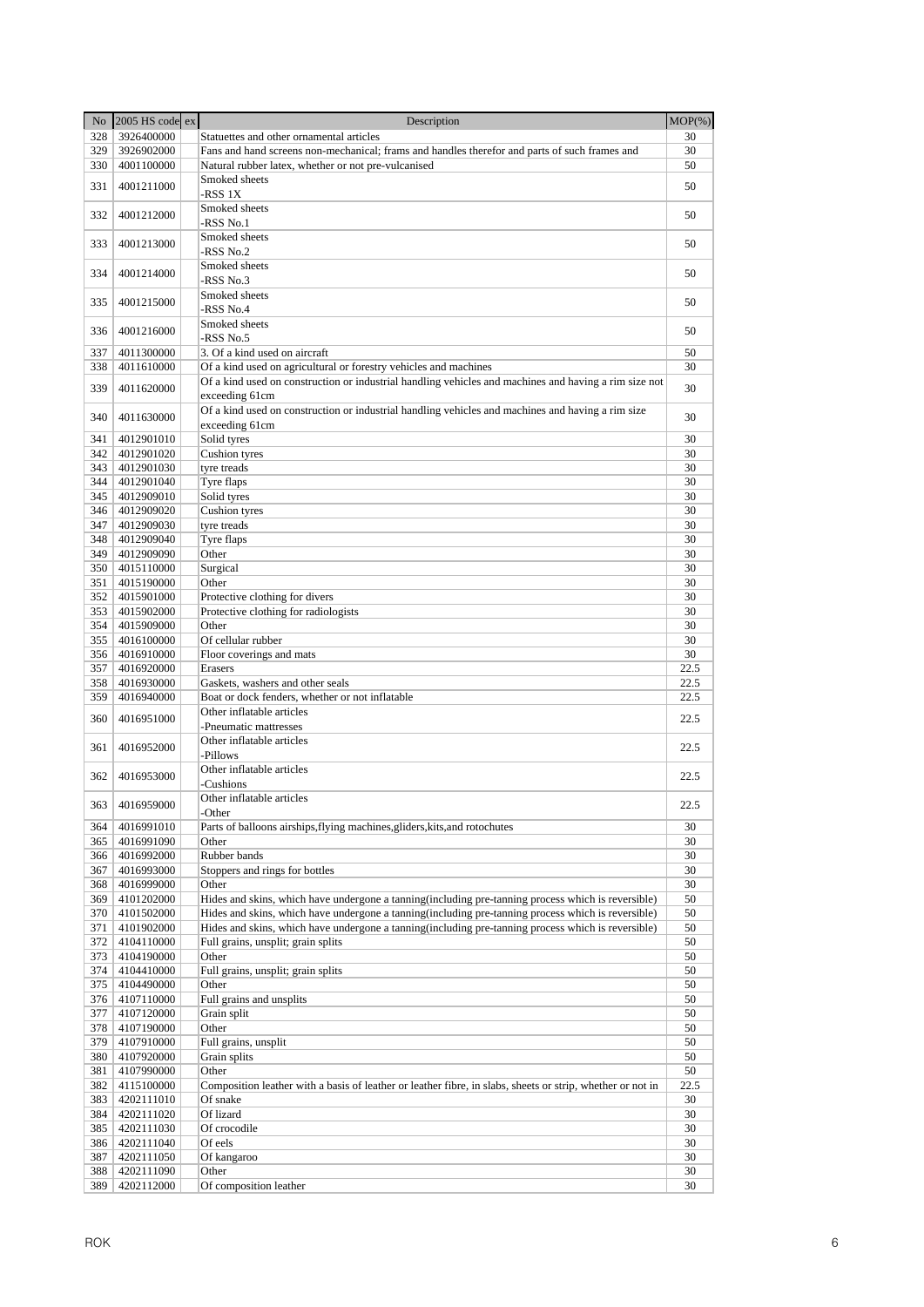| No         | 2005 HS code ex          | Description                | $MOP(\% )$ |
|------------|--------------------------|----------------------------|------------|
| 390        | 4202113000               | Of patent leather          | 30         |
| 391        | 4202121010               | Of polyvinylchloride       | 30         |
| 392        | 4202121020               | Of polyurethane            | 30         |
| 393        | 4202121090               | Other                      | 30         |
| 394        | 4202122000               | Of textile materials       | 30         |
| 395        | 4202191000               | Of paper board             | 30         |
| 396        | 4202199000               | Other                      | 30         |
| 397        | 4202211010               | Of snake                   | 30         |
| 398        | 4202211020               | Of lizard                  | 30         |
| 399        | 4202211030               | Of crocodile               | 30         |
| 400        | 4202211040               | Of eels                    | 30<br>30   |
| 401<br>402 | 4202211050<br>4202211090 | Of kangaroo<br>Other       | 30         |
| 403        | 4202212000               | Of composition leather     | 30         |
| 404        | 4202213000               | Of patent leather          | 30         |
| 405        | 4202221010               | Of polyvinylchloride       | 30         |
| 406        | 4202221020               | Of polyurethane            | 30         |
| 407        | 4202221090               | Other                      | 30         |
| 408        | 4202222000               | Of textile materials       | 30         |
| 409        | 4202291000               | Of paper-board             | 30         |
| 410        | 4202299000               | Other                      | 30         |
| 411        | 4202311010               | Of snake                   | 30         |
| 412        | 4202311020               | Of lizard                  | 30         |
| 413        | 4202311030               | Of crocodile               | 30         |
| 414        | 4202311040               | Of eels                    | 30         |
| 415        | 4202311050               | Of kangaroo                | 30         |
|            | 416 4202311090           | Other                      | 30         |
| 417        | 4202312000               | Of composition leather     | 30         |
| 418        | 4202313000               | Of patent leather          | 30         |
| 419        | 4202321010               | Of polyvinylchloride       | 30         |
| 420<br>421 | 4202321020               | Of polyurethane<br>Other   | 30<br>30   |
| 422        | 4202321090<br>4202322000 | Of textile materials       | 30         |
| 423        | 4202391000               | Of paper board             | 30         |
| 424        | 4202399000               | Other                      | 30         |
| 425        | 4202911010               | Of snake                   | 30         |
| 426        | 4202911020               | Of lizard                  | 30         |
| 427        | 4202911030               | Of crocodile               | 30         |
| 428        | 4202911040               | Of eels                    | 30         |
| 429        | 4202911050               | Of kangaroo                | 30         |
| 430        | 4202911090               | Other                      | 30         |
| 431        | 4202912000               | Of composition leather     | 30         |
| 432        | 4202913000               | Of patent leather          | 30         |
| 433        | 4202921010               | Of polyvinylchloride       | 30         |
| 434        | 4202921020               | Of polyurethane            | 30         |
| 435        | 4202921090               | Other                      | 30         |
| 436        | 4202922000               | Of textile materials       | 30         |
| 437<br>438 | 4202991000<br>4202999000 | Of paper board<br>Other    | 30<br>30   |
| 439        | 4203211000               | <b>Baseball</b> glove      | 30         |
| 440        | 4203212000               | Golf glove                 | 30         |
| 441        | 4203213000               | Ski glove                  | 30         |
| 442        | 4203214000               | Motor cycle glove          | 30         |
| 443        | 4203215000               | <b>Batting glove</b>       | 30         |
| 444        | 4203216000               | Tennis glove               | 30         |
| 445        | 4203217000               | Ice hockey glove           | 30         |
| 446        | 4203219000               | Other                      | 30         |
| 447        | 4203291000               | Working glove              | 30         |
| 448        | 4203292000               | Dress glove                | 30         |
| 449        | 4203293000               | Driver's glove             | 30         |
| 450        | 4203299000               | Other                      | 30         |
| 451        | 4303900000               | Other                      | 30         |
| 452        | 4401220000               | <b>B.</b> Non-coniferous   | 30         |
| 453        | 4402001000<br>4402009000 | Agglomerated wood charcoal | 30<br>30   |
| 454<br>455 | 4407101000               | Other<br>Cedar             | 50         |
| 456        | 4407102000               | Oregon pine                | 30         |
| 457        | 4407103000               | Red pine                   | 30         |
| 458        | 4407104000               | White wood or fir          | 50         |
| 459        | 4407105000               | Larch                      | 50         |
| 460        | 4407107000               | Spruce                     | 30         |
| 461        | 4407108000               | Radiata pine               | 50         |
| 462        | 4407109000               | Other                      | 30         |
| 463        | 4407991010               | Rosewood                   | 50         |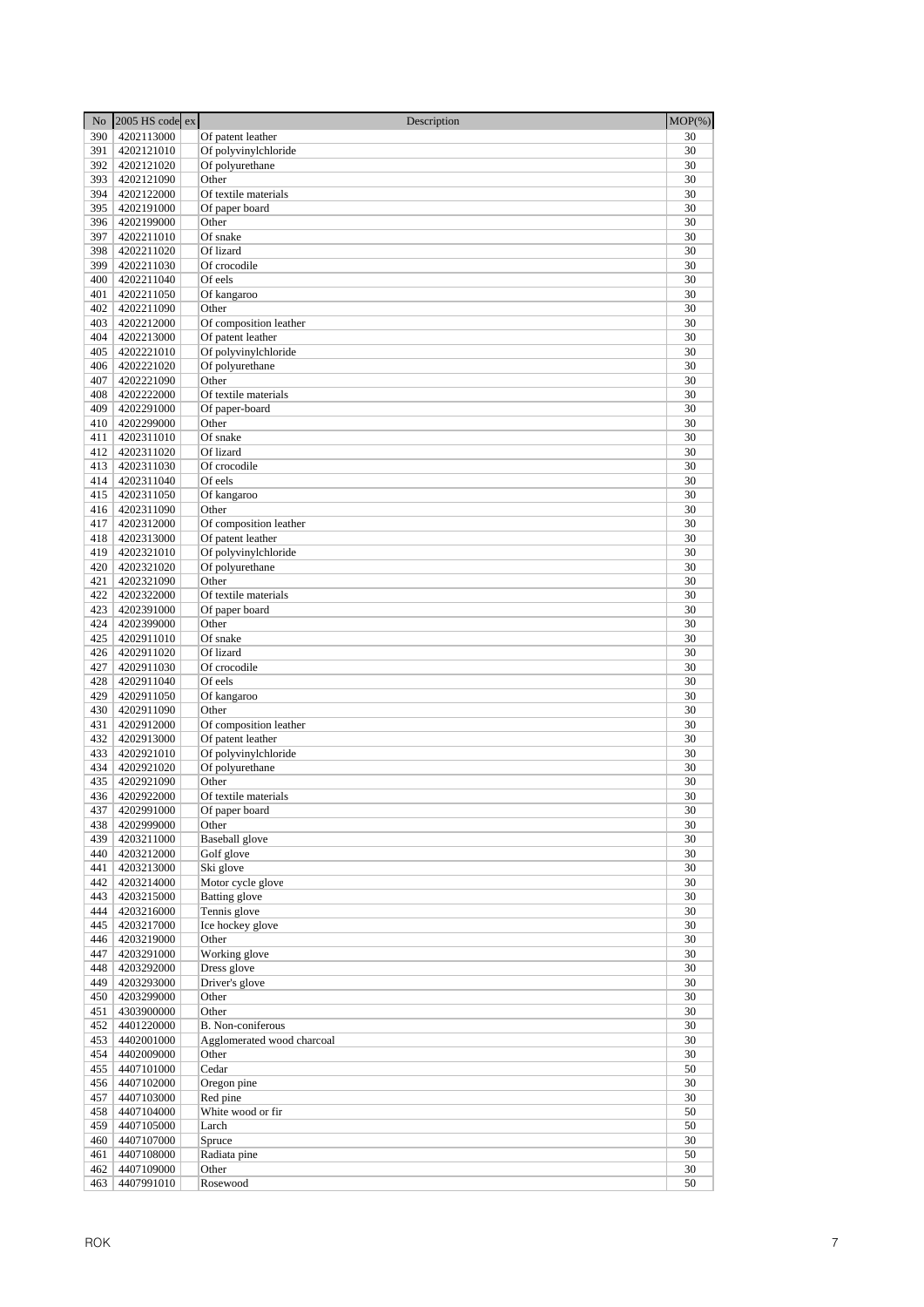| N <sub>o</sub> | $2005$ HS code ex        | Description                                                                                             | $MOP(\% )$ |
|----------------|--------------------------|---------------------------------------------------------------------------------------------------------|------------|
| 464            | 4407991020               | Ebonywood                                                                                               | 50         |
| 465            | 4407991030               | Ash                                                                                                     | 50         |
| 466            | 4407991040               | Walnut                                                                                                  | 50         |
| 467            | 4407991090               | Other                                                                                                   | 50         |
| 468            | 4407992000               | (2) Lignum vitae                                                                                        | 50         |
| 469            | 4407993010               | Aspen                                                                                                   | 50         |
| 470<br>471     | 4407993020<br>4407993030 | Poplar                                                                                                  | 50<br>30   |
| 472            | 4407993040               | Maple<br>Elm                                                                                            | 50         |
| 473            | 4407993050               | Birch                                                                                                   | 50         |
| 474            | 4407993060               | Basswood                                                                                                | 50         |
| 475            | 4407994000               | (4) Paulownia                                                                                           | 30         |
| 476            | 4407999010               | (a) Tropical woods, not specified in the foregoing                                                      | 50         |
| 477            | 4407999090               | (b) Other                                                                                               | 30         |
| 478            | 4408901000               | A. For veneering obtained by slicing laminated wood or for other similar laminated wood                 | 30         |
| 479            | 4408909110               | Rosewood                                                                                                | 50         |
| 480            | 4408909120               | Ebonywood                                                                                               | 50         |
| 481            | 4408909130               | Ash                                                                                                     | 50         |
| 482            | 4408909140               | Walnut                                                                                                  | 50         |
| 483            | 4408909190               | Other                                                                                                   | 50         |
| 484            | 4408909200               | (2) Lignum vitae                                                                                        | 50         |
| 485<br>486     | 4408909310               | Aspen                                                                                                   | 50<br>50   |
| 487            | 4408909320<br>4408909330 | Poplar<br>Maple                                                                                         | 50         |
| 488            | 4408909340               | Elm                                                                                                     | 50         |
| 489            | 4408909350               | Birch                                                                                                   | 50         |
| 490            | 4408909360               | Basswood                                                                                                | 50         |
| 491            | 4408909400               | (4) Paulownia                                                                                           | 50         |
| 492            | 4408909911               | Baboen                                                                                                  | 50         |
| 493            | 4408909919               | Other                                                                                                   | 50         |
| 494            | 4408909990               | (b) Other                                                                                               | 50         |
| 495            | 4418300000               | Parquet panels                                                                                          | 30         |
| 496            | 4419001000               | <b>Bowls</b>                                                                                            | 30         |
| 497            | 4421901010               | <b>Bobbins</b>                                                                                          | 30         |
| 498            | 4421901090               | Other                                                                                                   | 30         |
| 499            | 4421902000               | Match splints; wooden pegs or pins for footwear                                                         | 30         |
| 500<br>501     | 4421904000               | Wood paving blocks                                                                                      | 30<br>30   |
| 502            | 4421905000<br>4601201000 | Fans and hand screens, nonmechanical; frames and handles therefor and parts of such frames and<br>Mats  | 30         |
| 503            | 4601202000               | Screens                                                                                                 | 30         |
| 504            | 4602101010               | Handbag                                                                                                 | 30         |
| 505            | 4602101030               | Trays, dishes, and other similar kitchen or tablewares                                                  | 30         |
| 506            | 4602102000               | Articles of rattan                                                                                      | 30         |
| 507            | 4602103000               | Articles of rush                                                                                        | 30         |
| 508            | 4602109000               | Other                                                                                                   | 30         |
| 509            | 4801000000               | Newsprint, in rolls or sheets.                                                                          | 42.7       |
| 510            | 4802541010               | (a) Multi-ply paper and paperboard, bleached each layer                                                 | 50         |
|                | 511 4802541090           | (b) Other                                                                                               | 50         |
| 512            | 4802549010               | (a) Multi-ply paper and paperboard, bleached each layer                                                 | 50         |
| 513            | 4802549090               | (b) Other                                                                                               | 50         |
| 514            | 4802551010               | (a) Multi-ply paper and paperboard, bleached each layer                                                 | 50         |
| 515            | 4802551090               | (b) Other                                                                                               | 50<br>50   |
| 516<br>517     | 4802559010<br>4802559090 | (a) Multi-ply paper and paperboard, bleached each layer<br>(b) Other                                    | 50         |
|                |                          | Composite paper and paperboard(made by sticking flat layers of paper or paperboard together with an     |            |
| 518            | 4807000000               | adhesive), not surface-coated or impregnated, whether or not internally reinforced, in rolls or sheets. | 25.3       |
| 519            | 4810131000               | Printing or writing paper and paperboard                                                                | 25.3       |
| 520            | 4810141000               | Printing or writing paper and paperboard                                                                | 25.3       |
| 521            | 4810191000               | Printing or writing paper and paperboard                                                                | 25.3       |
|                |                          | Light-weight coated paper                                                                               |            |
| 522            | 4810220000 ex            | -Printing or writing paper and paperboard                                                               | 25.3       |
| 523            | 4810290000 ex            | Other                                                                                                   | 25.3       |
|                |                          | -Printing or writing paper and paperboard                                                               |            |
| 524            | 4810920000               | Multi-ply                                                                                               | 50         |
| 525            | 4811901010   ex          | Ruled, lined or squard                                                                                  | 25.3       |
|                |                          | -Layer paper                                                                                            |            |
| 526            | 4811901090 ex            | Other                                                                                                   | 25.3       |
|                |                          | -Layer paper                                                                                            |            |
| 527            | 4811902010 ex            | Cellulose wadding                                                                                       | 25.3       |
|                |                          | -Layer paper<br>Other                                                                                   |            |
| 528            | 4811902090 ex            | -Layer paper                                                                                            | 25.3       |
| 529            | 4813100000               | In the form of booklets or tubes                                                                        | 50         |
| 530            | 4823120000               | Self-adhesive                                                                                           | 50         |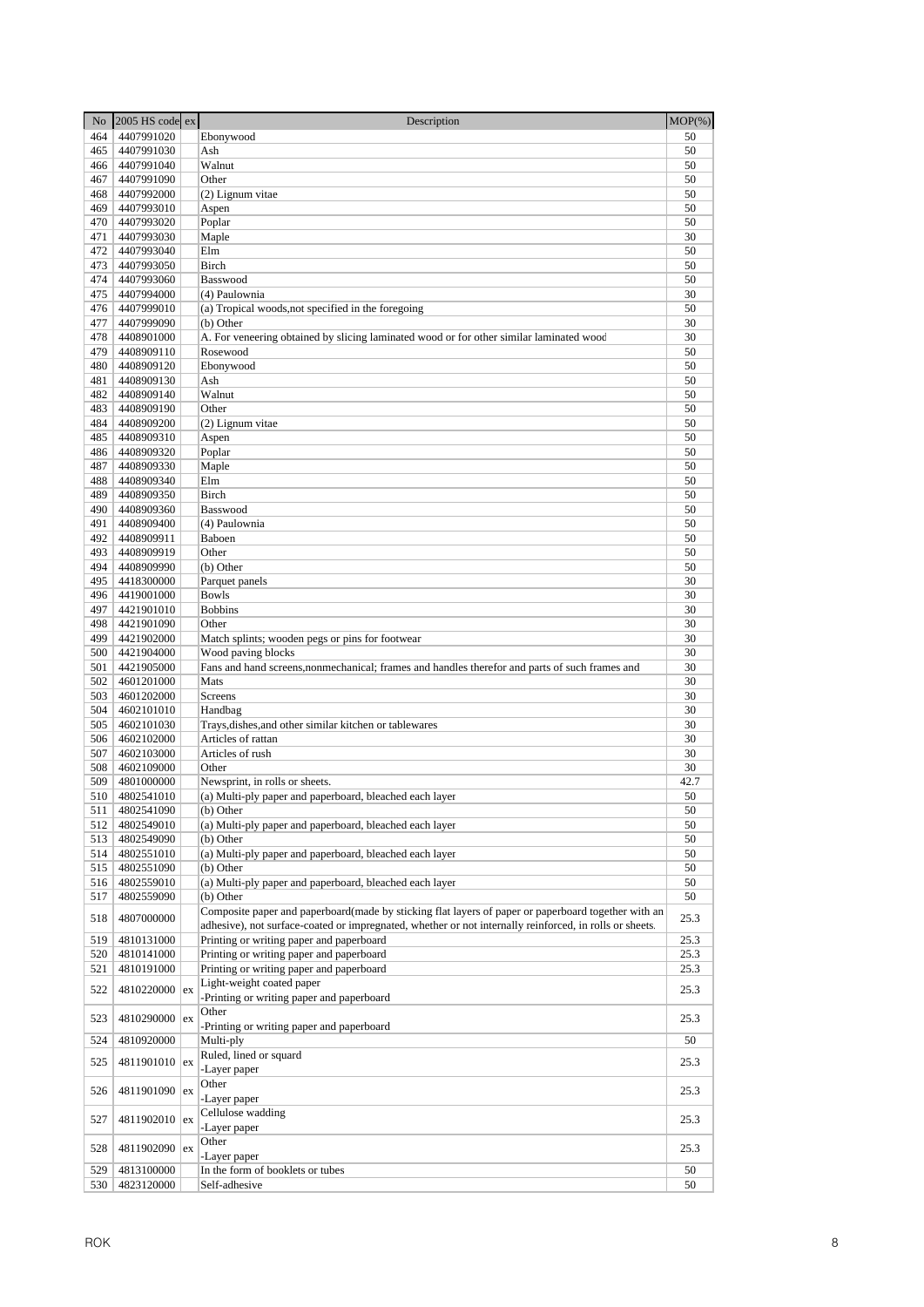| N <sub>o</sub> | $2005$ HS code ex        | Description                                                                   | $MOP(\% )$ |
|----------------|--------------------------|-------------------------------------------------------------------------------|------------|
| 531            | 5001000000               | Silk-worm cocons suitable for reeing                                          | 50         |
| 532            | 5105291000               | (1) Top of all wool                                                           | 50         |
| 533            | 5105292000               | (2) Top of blended wool                                                       | 50         |
| 534            | 5105293000               | $(3)$ Roving                                                                  | 50         |
| 535            | 5105299000               | $(4)$ Other                                                                   | 50         |
| 536            | 5112200000               | Other, mixed mainly or solely with man-made filaments                         | 50         |
| 537            | 5205131000               | Unbleached or not mercerized                                                  | 10         |
| 538            | 5205139000               | Other                                                                         | 10         |
| 539            | 5205431000               | Unbleached or not mercerized                                                  | 50         |
| 540            | 5205439000               | Other                                                                         | 50         |
| 541            | 5206111000               | Unbleached or not mercerized                                                  | 10         |
| 542            | 5206119000               | Other                                                                         | 10         |
| 543            | 5208110000               | Plain weave, weighing not more than 100 $g/m^2$                               | 50         |
| 544            | 5208210000               | Plain weave, weighing not more than $100 g/m^2$                               | 50         |
| 545            | 5305110000               | A. Raw                                                                        | 50         |
| 546            | 5305190000               | B. Other                                                                      | 50         |
| 547<br>548     | 5305210000               | A. Raw<br>B. Other                                                            | 50<br>50   |
| 549            | 5305290000<br>5305901000 | A. Raw                                                                        | 50         |
| 550            | 5305909000               | B. Other                                                                      | 50         |
| 551            | 5306101000               | Of all flax                                                                   | 50         |
| 552            | 5306102000               | Of mixed                                                                      | 50         |
|                |                          | Flax yarn                                                                     |            |
| 553            | 5306201000               | -Of all flax                                                                  | 22.5       |
|                |                          | Flax yarn                                                                     |            |
| 554            | 5306202000               | -Of mixed                                                                     | 22.5       |
| 555            | 5308100000               | Coir yarn                                                                     | 22.5       |
| 556            | 5308901000               | Ramie yarn                                                                    | 10         |
| 557            | 5308909000               | Other                                                                         | 10         |
| 558            | 5310101000               | Jute fabrics                                                                  | 7.5        |
| 559            | 5310901000               | Jute fabrics                                                                  | 7.5        |
|                |                          | Synthetic filaments                                                           |            |
| 560            | 5401101000               | -Of nylon or other polyamides                                                 | 22.5       |
|                |                          | Artificial filaments                                                          |            |
| 561            | 5401201000               | -Of viscose rayon                                                             | 22.5       |
| 562            | 5402100000               | High tenacity yarn of nylon or other polymides                                | 50         |
| 563            | 5402200000               | High tenacity yarn of polyesters                                              | 50         |
| 564            | 5402310000               | Of nylon or other polyamides, measuring per single yarn not more than 50 tex  | 50         |
| 565            | 5402320000               | Of nylon or other polyamides, measuring per single yarn more than 50 tex      | 50         |
| 566            | 5402390000               | Other                                                                         | 30         |
| 567            | 5402410000               | Of nylon or other polyamides                                                  | 50         |
| 568            | 5402491000               | Of acrylic polymers                                                           | 30         |
| 569            | 5402492000               | Of polypropylene                                                              | 30         |
| 570            | 5402499000               | Other                                                                         | 30         |
| 571            | 5402510000               | Of nylon or other polyamides                                                  | 30         |
| 572            | 5402520000               | Of polyesters                                                                 | 50         |
| 573            | 5402591000               | Of acrylic polymers                                                           | 30         |
|                | 574 5402599000           | Other                                                                         | 30         |
| 575            | 5402610000               | Of nylon or other polyamides                                                  | 30         |
| 576            | 5402620000               | Of polyesters                                                                 | 50         |
| 577            | 5402691000               | Of acrylic polymers                                                           | 30         |
| 578            | 5402692000               | Of polyvinyl alcohol                                                          | 30         |
| 579            | 5402699000               | Other                                                                         | 30         |
| 580            | 5403100000               | High tenacity yarn of viscose rayor                                           | 50         |
| 581            | 5403201000               | Textured yarn<br>-Of viscose rayon                                            | 22.5       |
| 582            | 5403310000               | Of viscose rayon, untwisted or with a twist not exceeding 120 turns per metre | 50         |
| 583            | 5403320000               | Of viscose rayon, with a twist exceeding 120 turns per metre                  | 22.5       |
| 584            | 5403410000               | Of viscose rayon                                                              | 50         |
| 585            | 5407200000               | Woven fabrics obtained from strip or the like                                 | 30         |
| 586            | 5408210000               | Unbleached or bleached.                                                       | 30         |
| 587            | 5408220000               | Dyed                                                                          | 30         |
| 588            | 5408240000               | Printed                                                                       | 30         |
| 589            | 5408320000               | Dyed                                                                          | 30         |
| 590            | 5408330000               | Of yarns of different colours                                                 | 30         |
| 591            | 5408340000               | Printed                                                                       | 30         |
| 592            | 5508101000               | Of nylon or other polyamides                                                  | 50         |
| 593            | 5508102000               | Of polyesters                                                                 | 50         |
| 594            | 5508103000               | Acrylic or modacrylic                                                         | 50         |
| 595            | 5508109000               | Other                                                                         | 50         |
| 596            | 5509211000               | High tenacity yarn                                                            | 10         |
| 597            | 5509219000               | Other                                                                         | 10         |
| 598            | 5509311000               | Acrylic                                                                       | 10         |
| 599            | 5509312000               | Modacrylic                                                                    | 10         |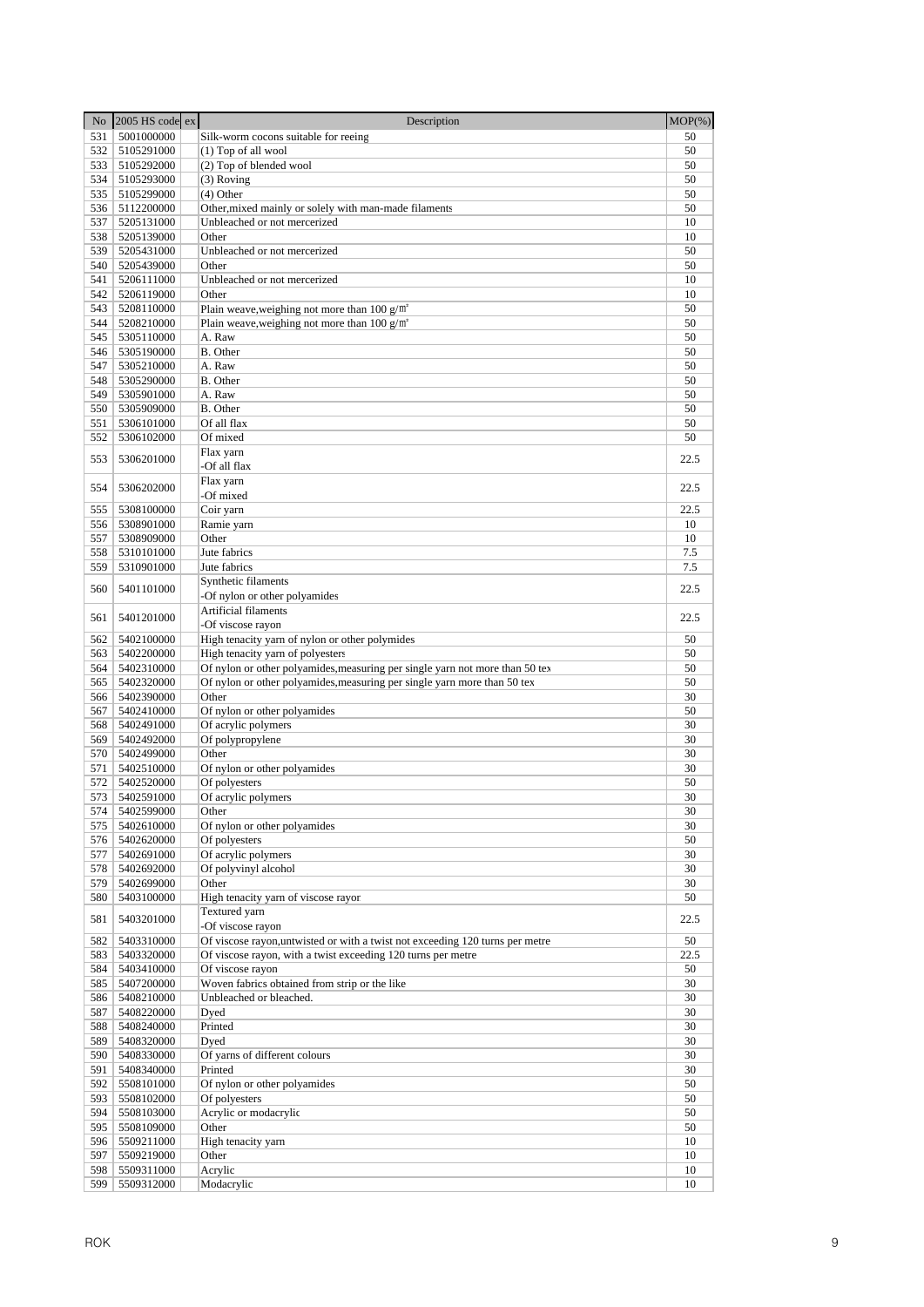| No         | 2005 HS code ex          | Description                                           | $MOP(\% )$ |
|------------|--------------------------|-------------------------------------------------------|------------|
| 600        | 5509321000               | Acrylic                                               | 10         |
| 601        | 5509322000               | Modacrylic                                            | 10         |
| 602        | 5509611000               | Acrylic                                               | 10         |
| 603        | 5509612000               | Modacrylic                                            | 10         |
| 604        | 5509621000               | Acrylic                                               | 10         |
| 605        | 5509622000               | Modacrylic                                            | 10         |
| 606        | 5509691010               | Acrylic                                               | 10         |
| 607        | 5509691020               | Modacrylic                                            | 10         |
| 608        | 5509692010               | Acrylic                                               | 10         |
| 609        | 5509692020               | Modacrylic                                            | 10         |
| 610<br>611 | 5510111000               | Of viscose rayon<br>Of cellulose acetate              | 10<br>10   |
| 612        | 5510112000<br>5510119000 | Other                                                 | 10         |
| 613        | 5512191000               | Dyed                                                  | 50         |
| 614        | 5512192000               | Of yarns of different colours                         | 50         |
| 615        | 5512193000               | Printed                                               | 50         |
| 616        | 5512290000               | Other                                                 | 30         |
| 617        | 5512991000               | Of nylon or other polyamides                          | 30         |
| 618        | 5512999000               | Other                                                 | 30         |
| 619        | 5513191000               | Of nylon or other polyamides                          | 50         |
| 620        | 5513192010               | Acrylic                                               | 50         |
| 621        | 5513192020               | Modacrylic                                            | 50         |
| 622        | 5513199000               | Other                                                 | 50         |
| 623        | 5516119000               | Other                                                 | 30         |
| 624        | 5606001000               | Gimped yarn                                           | 50         |
| 625        | 5607100000               | Of jute or other textile bast fibres of heading 53.03 | 50         |
| 626<br>627 | 5607210000<br>5607490000 | Binder or baler twine                                 | 50<br>30   |
| 628        | 5607500000               | Other<br>Of other synthetic fibres                    | 30         |
| 629        | 5607900000               | Other                                                 | 30         |
| 630        | 5902100000               | Of nylon or other polyamides                          | 30         |
| 631        | 5903200000               | With polyurethane                                     | 50         |
| 632        | 6001102000               | Of man-made fibres                                    | 30         |
| 633        | 6001920000               | Of man-made fibres                                    | 50         |
| 634        | 6101900000               | Of other textile materials                            | 30         |
| 635        | 6102302000               | Of artificaial fibres                                 | 30         |
| 636        | 6103290000               | Of other textile materials                            | 30         |
| 637        | 6103390000               | Of other textile materials                            | 10         |
| 638        | 6109901010               | T - shirts                                            | 10         |
| 639        | 6109901090               | Other                                                 | 10         |
| 640        | 6114302000               | Of artificial fibres                                  | 10<br>30   |
| 641<br>642 | 6117101000<br>6117102000 | Of silk<br>Of wool or fine animal hair                | 30         |
| 643        | 6117103000               | Of cotton                                             | 30         |
| 644        | 6117104000               | Of man-made fibres                                    | 30         |
| 645        | 6117109000               | Other                                                 | 30         |
| 646        | 6117201000               | Of silk                                               | 30         |
| 647        | 6117202000               | Of man-made fibres                                    | 10         |
| 648        | 6117209000               | Other                                                 | 30         |
| 649        | 6117800000               | Other accessories                                     | 30         |
| 650        | 6117900000               | Parts                                                 | 30         |
| 651        | 6201132000               | Of artificial fibres                                  | 30         |
| 652        | 6202110000               | Of wool or fine animal hair                           | 50         |
| 653        | 6202120000               | Of cotton                                             | 37.7       |
| 654        | 6202131000<br>6202132000 | Of synthetic fibres                                   | 50         |
| 655<br>656 | 6202190000               | Of artificial fibres<br>Of other textile materials    | 50<br>50   |
| 657        | 6202910000               | Of wool or fine animal hair                           | 37.7       |
| 658        | 6202920000               | Of cotton                                             | 37.7       |
| 659        | 6202931000               | Of synthetic fibres                                   | 50         |
| 660        | 6202932000               | Of artificial fibres                                  | 50         |
| 661        | 6202990000               | Of other textile materials                            | 37.7       |
| 662        | 6203290000               | Of other textile materials                            | 10         |
| 663        | 6204110000               | Of wool or fine animal hair                           | 37.7       |
| 664        | 6204120000               | Of cotton                                             | 37.7       |
| 665        | 6204130000               | Of synthetic fibres                                   | 50         |
| 666        | 6204191000               | Of silk                                               | 37.7       |
| 667        | 6204199000               | Other                                                 | 37.7       |
| 668        | 6204210000               | Of wool or fine animal hair                           | 37.7       |
| 669<br>670 | 6204220000               | Of cotton                                             | 37.7<br>50 |
| 671        | 6204230000<br>6204291000 | Of synthetic fibres<br>Of silk                        | 50         |
| 672        | 6204299000               | Other                                                 | 50         |
| 673        | 6204310000               | Of wool or fine animal hair                           | 37.7       |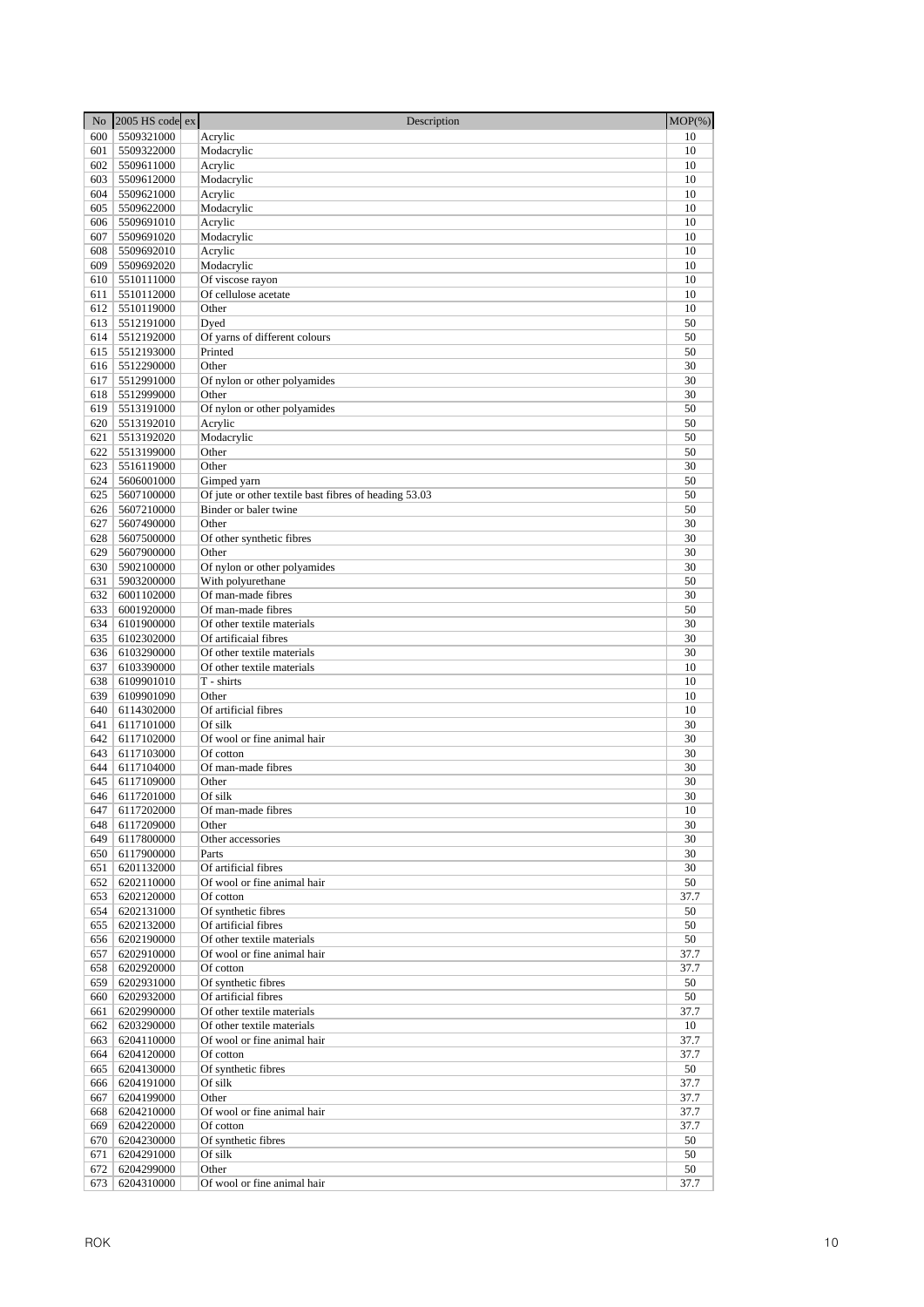| No         | 2005 HS code ex          | Description                                                                             | $MOP(\%)$  |
|------------|--------------------------|-----------------------------------------------------------------------------------------|------------|
| 674        | 6204320000               | Of cotton                                                                               | 37.7       |
| 675        | 6204330000               | Of synthetic fibres                                                                     | 50         |
| 676        | 6204391000               | Of silk                                                                                 | 37.7       |
| 677        | 6204399000               | Other                                                                                   | 37.7       |
| 678        | 6204410000               | Of wool or fine animal hair                                                             | 37.7       |
| 679        | 6204420000               | Of cotton                                                                               | 37.7       |
| 680        | 6204430000               | Of synthetic fibres                                                                     | 37.7       |
| 681        | 6204440000               | Of artificial fibres                                                                    | 37.7       |
| 682        | 6204491000               | Of silk                                                                                 | 37.7       |
| 683        | 6204499000               | Other                                                                                   | 37.7       |
| 684        | 6204510000               | Of wool or fine animal hair                                                             | 37.7       |
| 685        | 6204520000               | Of cotton                                                                               | 37.7       |
| 686        | 6204530000               | Of synthetic fibres                                                                     | 37.7       |
| 687        | 6204591000               | Of silk                                                                                 | 50         |
| 688<br>689 | 6204599000               | Other                                                                                   | 50         |
| 690        | 6204610000<br>6204621000 | Of wool or fine animal hair<br>Of denim, including blue jeans                           | 37.7<br>40 |
| 691        | 6204629000               | Other                                                                                   | 40         |
| 692        | 6204630000               | Of synthetic fibres                                                                     | 50         |
| 693        | 6204691000               | Of silk                                                                                 | 50         |
| 694        | 6204699000               | Other                                                                                   | 50         |
| 695        | 6205901000               | Of silk                                                                                 | 10         |
|            |                          | Of silk or silk waste                                                                   |            |
| 696        | 6206100000 $\vert$ ex    | -blouses                                                                                | 37.7       |
|            |                          | Of wool or fine animal hair                                                             |            |
| 697        | 6206200000 ex            | -blouses                                                                                | 37.7       |
| 698        | 6206300000               | Of cotton                                                                               | 37.7       |
| 699        | 6206401000               | Of synthetic fibres                                                                     | 50         |
| 700        | 6206402000               | Of artificial fibres                                                                    | 50         |
|            |                          | Of other textile materials                                                              |            |
| 701        | 6206900000 $\vert$ ex    | -blouses                                                                                | 37.7       |
| 702        | 6209101000               | Garments                                                                                | 37.7       |
| 703        | 6209201000               | Garments                                                                                | 37.7       |
| 704        | 6209301000               | Garments                                                                                | 37.7       |
| 705        | 6209901000               | Garments                                                                                | 37.7       |
| 706        | 6210202000               | Of fabrics of heading 59.06                                                             | 30         |
| 707        | 6210203000               | Of fabrics of heading 59.07                                                             | 30         |
| 708        | 6210402000               | Of fabrics of heading 59.06                                                             | 30         |
| 709        | 6210502000               | Of fabrics of heading 59.06                                                             | 30         |
| 710        | 6210503000               | Of fabrics of heading 59.07                                                             | 10         |
| 711        | 6211332000               | Of artificial fibres                                                                    | 10         |
| 712        | 6211432000               | Of artificial fibres                                                                    | 30         |
| 713        | 6305330000               | Other, of polyethylene or polypropylene strip or the like                               | 50         |
| 714        | 6401100000               | Footwear incorporating a protective metal toe-cap                                       | 30         |
| 715        | 6401911000               | Of rubber                                                                               | 30         |
| 716        | 6401919000               | Other                                                                                   | 30         |
| 717        | 6401921000               | Ski - boots                                                                             | 30         |
|            | 718   6401929010         | Of rubber                                                                               | 30<br>30   |
| 719<br>720 | 6401929090<br>6401990000 | Other<br>Other                                                                          |            |
|            |                          |                                                                                         | 30         |
| 721<br>722 | 6402120000<br>6402190000 | Ski-boots, cross-country ski footwear and snowboard boots<br>Other                      | 10<br>30   |
| 723        | 6402200000               | Footwear with upper straps or thongs assembled to the sole by means of plugs            | 30         |
| 724        | 6402301000               | Of rubber                                                                               | 30         |
| 725        | 6402309000               | Other                                                                                   | 30         |
| 726        | 6402911000               | Footwear, protective against cold                                                       | 10         |
| 727        | 6402912000               | Tennis shoes, basketball shoes, gym shoes, training shoes and the like                  | 10         |
| 728        | 6402919000               | Other                                                                                   | 10         |
| 729        | 6402991000               | Sandals or similar footwear, produced in one piece by molding                           | 30         |
| 730        | 6402992000               | Tennis shoes, basketball shoes, gym shoes, training shoes and the like                  | 10         |
| 731        | 6402999000               | Other                                                                                   | 30         |
| 732        | 6403190000               | Other                                                                                   | 10         |
| 733        | 6403991000               | Dress shoes                                                                             | 30         |
| 734        | 6403992000               | Mountaineering footwear                                                                 | 10         |
| 735        | 6403993000               | Lace-boots                                                                              | 30         |
| 736        | 6403994000               | Tennis shoes, basketball shoes, gym shoes, training shoes and the like                  | 10         |
| 737        | 6403999000               | Other                                                                                   | 10         |
| 738        | 6404110000               | Sports footwear; tennis shoes, basketball shoes, gym shoes, training shoes and the like | 10         |
| 739        | 6404191000               | Slippers                                                                                | 30         |
| 740        | 6404199000               | Other                                                                                   | 30         |
| 741        | 6406101000               | Uppers                                                                                  | 50         |
| 742        | 6406102000               | Parts                                                                                   | 50         |
| 743        | 6406201000               | Outer soles                                                                             | 10         |
| 744        | 6406202000               | Heels                                                                                   | 10         |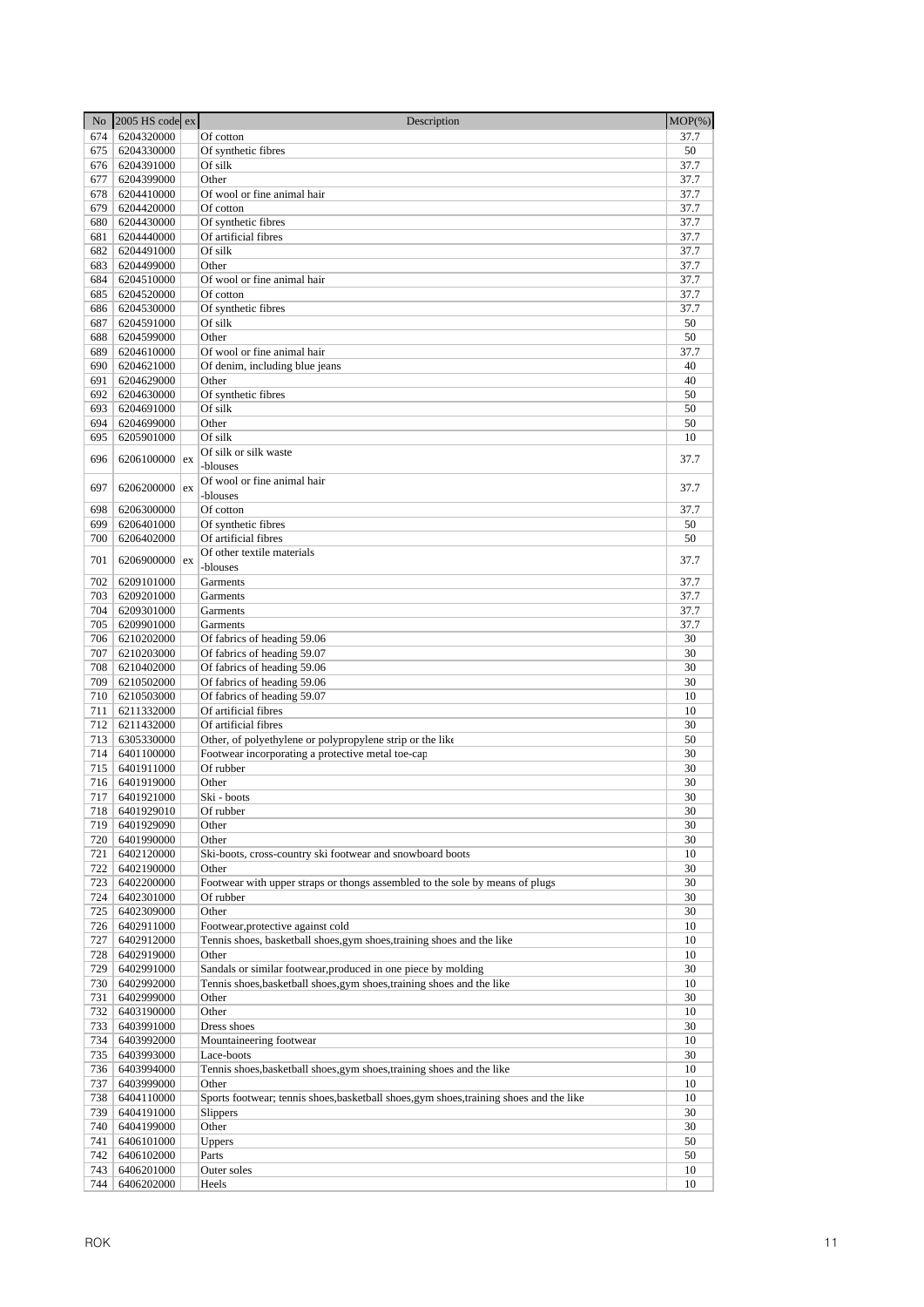| No.        | $2005$ HS code ex        | Description                                                                                                                                          | $MOP(\% )$   |
|------------|--------------------------|------------------------------------------------------------------------------------------------------------------------------------------------------|--------------|
| 745        | 6406991000               | Removable in - soles                                                                                                                                 | 30           |
| 746        | 6406992000               | Heel cushion                                                                                                                                         | 30           |
| 747        | 6406993000               | Gaiters                                                                                                                                              | 30           |
| 748        | 6406994000               | Leggings                                                                                                                                             | 30           |
| 749        | 6406999000               | Other                                                                                                                                                | 30           |
| 750        | 6601992000               | Sun umbrellas                                                                                                                                        | 30           |
| 751        | 6704110000               | Complete wigs                                                                                                                                        | 30           |
| 752        | 6704201000               | Complete wigs                                                                                                                                        | 30           |
| 753        | 6704202000               | Partial wigs                                                                                                                                         | 30           |
| 754<br>755 | 6704203000<br>6704204000 | False beards<br>False eyebrows                                                                                                                       | 30<br>30     |
| 756        | 6704205000               | False eyelashes                                                                                                                                      | 30           |
| 757        | 6704209000               | Other                                                                                                                                                | 30           |
| 758        | 6802211000               | Marble                                                                                                                                               | 10           |
| 759        | 6802212000               | Travertine                                                                                                                                           | 10           |
| 760        | 6802213000               | Alabaster                                                                                                                                            | 10           |
| 761        | 6814100000               | Plates, sheets and strips of agglomerated or reconstituted mica, whether or not on a support.                                                        | 22.5         |
| 762        | 6814900000               | Other                                                                                                                                                | 22.5         |
| 763        | 6901001000               | <b>Bricks</b>                                                                                                                                        | 22.5         |
| 764        | 6901002000               | <b>Blocks</b>                                                                                                                                        | 22.5         |
| 765        | 6901003000               | Tiles                                                                                                                                                | 22.5         |
| 766        | 6908101000               | Of porcelain or china                                                                                                                                | 22.5         |
| 767        | 6908901000               | Of porcelain or china                                                                                                                                | 22.5         |
| 768<br>769 | 6911101000<br>6911102000 | Coffee sets or tea sets                                                                                                                              | 22.5<br>22.5 |
| 770        | 6911109000               | Bowls and dishes<br>Other                                                                                                                            | 22.5         |
| 771        | 7003121000               | Not more than 2 <sup>nm</sup> in thickness                                                                                                           | 50           |
| 772        | 7003122000               | More than $2mm$ but not more than $3mm$ in thickness                                                                                                 | 50           |
| 773        | 7003123000               | More than 3 <sup>nm</sup> but not more than 4 <sup>nm</sup> in thickness                                                                             | 50           |
| 774        | 7003124000               | More than 4 <sup>nm</sup> but not more than 5 <sup>nm</sup> in thickness                                                                             | 50           |
| 775        | 7003125000               | More than 5 <sup>nm</sup> but not more than 6 <sup>nm</sup> in thickness                                                                             | 50           |
| 776        | 7003126000               | More than 6 <sup>nm</sup> but not more than 8 <sup>nm</sup> in thickness                                                                             | 50           |
| 777        | 7003127000               | More than 8 <sup>nm</sup> in thickness                                                                                                               | 50           |
| 778        | 7003191000               | Not more than 2 <sup>mm</sup> in thickness                                                                                                           | 50           |
| 779        | 7003192000               | More than $2mm$ but not more than $3mm$ in thickness                                                                                                 | 50           |
| 780        | 7003193000               | More than 3 <sup>nm</sup> but not more than 4 <sup>nm</sup> in thickness                                                                             | 50           |
| 781        | 7003194000               | More than $4mm$ but not more than $5mm$ in thickness                                                                                                 | 50           |
| 782        | 7003195000               | More than 5 <sup>nm</sup> but not more than 6 <sup>nm</sup> in thickness                                                                             | 50           |
| 783<br>784 | 7003196000<br>7003197000 | More than 6 <sup>nm</sup> but not more than 8 <sup>nm</sup> in thickness                                                                             | 50<br>50     |
| 785        | 7003200000               | More than 8 <sup>nm</sup> in thickness<br>Wired sheets                                                                                               | 50           |
| 786        | 7003300000               | Profiles                                                                                                                                             | 50           |
| 787        | 7004201000               | Not more than 2 <sup>nm</sup> in thickness                                                                                                           | 50           |
| 788        | 7004202000               | More than $2mm$ but not more than $3mm$ in thickness                                                                                                 | 50           |
| 789        | 7004203000               | More than $3mm$ but not more than $4mm$ in thickness                                                                                                 | 50           |
| 790        | 7004204000               | More than $4mm$ but not more than $5mm$ in thickness                                                                                                 | 50           |
| 791        | 7004205000               | More than 5 <sup>nm</sup> but not more than 6 <sup>nm</sup> in thickness                                                                             | 50           |
|            | 792   7004206000         | More than 6 <sup>nm</sup> but not more than 8 <sup>nm</sup> in thickness                                                                             | 50           |
| 793        | 7004207000               | More than 8mm in thickness                                                                                                                           | 50           |
| 794        | 7004901000               | Not more than 2 <sup>mm</sup> in thickness                                                                                                           | 50           |
| 795        | 7004902000               | More than 2 <sup>nm</sup> but not more than 3 <sup>nm</sup> in thickness                                                                             | 50           |
| 796        | 7004903000               | More than 3 <sup>nm</sup> but not more than 4 <sup>nm</sup> in thickness                                                                             | 50           |
| 797<br>798 | 7004904000<br>7004905000 | More than 4 <sup>nm</sup> but not more than 5 <sup>nm</sup> in thickness<br>More than 5 <sup>nm</sup> but not more than 6 <sup>nm</sup> in thickness | 50<br>50     |
| 799        | 7004906000               | More than 6 <sup>nm</sup> but not more than 8 <sup>nm</sup> in thickness                                                                             | 50           |
| 800        | 7004907000               | More than 8 <sup>nm</sup> in thickness                                                                                                               | 50           |
| 801        | 7102390000               | B. Other                                                                                                                                             | 50           |
| 802        | 7104901010               | (1) Diamonds                                                                                                                                         | 30           |
| 803        | 7104901020               | (2) synthetic quartz                                                                                                                                 | 30           |
| 804        | 7104901090               | $(3)$ other                                                                                                                                          | 30           |
| 805        | 7104909010               | Diamonds                                                                                                                                             | 30           |
| 806        | 7104909090               | Other                                                                                                                                                | 30           |
| 807        | 7113191000               | Of platinum                                                                                                                                          | 30           |
| 808        | 7113192000               | Of gold                                                                                                                                              | 30           |
| 809        | 7113199000               | Other                                                                                                                                                | 30           |
| 810<br>811 | 7117191000<br>7117192000 | Necklace<br><b>Bracelet</b>                                                                                                                          | 30<br>30     |
| 812        | 7117193000               | Earing                                                                                                                                               | 30           |
| 813        | 7117194000               | Brooch                                                                                                                                               | 30           |
| 814        | 7117195000               | Ring                                                                                                                                                 | 30           |
| 815        | 7117196000               | Chains for personal adornment                                                                                                                        | 30           |
| 816        | 7117199000               | Other                                                                                                                                                | 30           |
| 817        | 7117900000               | Other                                                                                                                                                | 30           |
| 818        | 7201101000               | A. For casting                                                                                                                                       | 50           |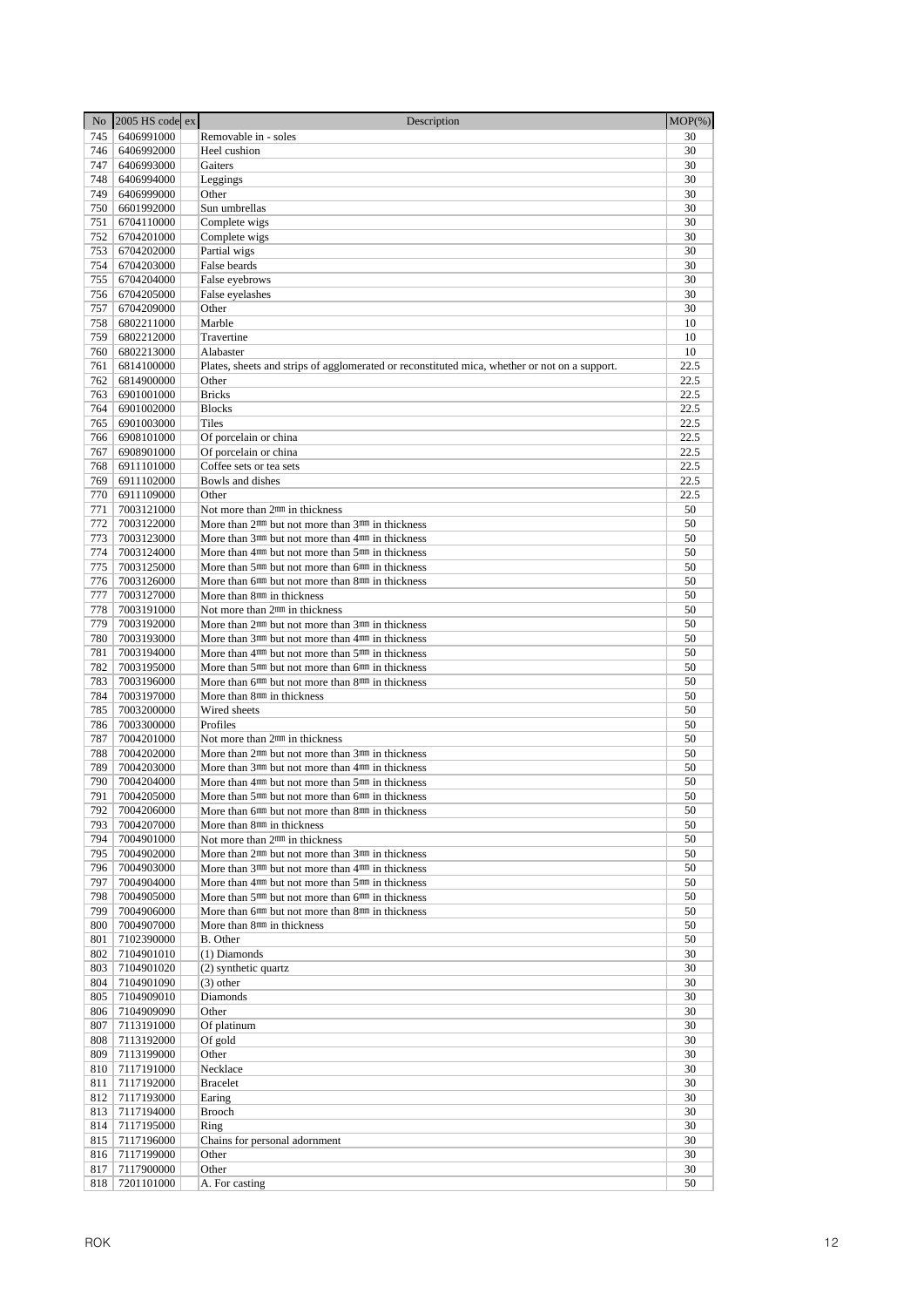|            | No 2005 HS code ex       | Description                                                                                                      | $MOP(\% )$ |
|------------|--------------------------|------------------------------------------------------------------------------------------------------------------|------------|
| 819        | 7201102000               | B. For steel manufacture                                                                                         | 50         |
| 820        | 7201109000               | C. Other                                                                                                         | 50         |
| 821        | 7202410000               | A. Containing by weight more than 4% of carbon                                                                   | 50         |
| 822        | 7202490000               | B. Other                                                                                                         | 50         |
| 823        | 7202500000               | 5. Ferro-silico-chromium                                                                                         | 50         |
| 824        | 7202600000               | 6. Ferro-nickel                                                                                                  | 50         |
| 825        | 7202700000               | 7. Ferro-molybdenum                                                                                              | 50<br>50   |
| 826<br>827 | 7202800000<br>7202910000 | 8. Ferro-tungsten and ferro-silico-tungsten<br>A. Ferro-titanium and ferro-silico-titanium                       | 50         |
| 828        | 7202920000               | B. Ferro-vanadium                                                                                                | 50         |
| 829        | 7202930000               | C. Ferro-niobium                                                                                                 | 50         |
| 830        | 7202991000               | (1) Ferro-phosphorous (iron phosphide), containing by weight 15% or more of phosphorous                          | 50         |
| 831        | 7202999000               | $(2)$ Other                                                                                                      | 50         |
| 832        | 7207111000               | <b>Blooms</b>                                                                                                    | 50         |
| 833        | 7207112000               | <b>Billets</b>                                                                                                   | 50         |
| 834        | 7207121000               | Slabs                                                                                                            | 50         |
| 835        | 7207122000               | Sheet bars                                                                                                       | 50         |
| 836        | 7207190000               | Other                                                                                                            | 50         |
| 837        | 7208370000               | Of a thickness of $4.75^{\text{mm}}$ or more but not exceeding $10^{\text{mm}}$                                  | 50         |
| 838<br>839 | 7208380000<br>7208390000 | Of a thickness of 3mm or more but less than 4.75mm                                                               | 50<br>50   |
| 840        | 7208510000               | Of a thickness of less than 3mm<br>Of a thickness exceeding 10mm                                                 | 50         |
| 841        | 7208900000               | Other                                                                                                            | 50         |
| 842        | 7210490000               | Other                                                                                                            | 50         |
|            |                          | Rolled on four faces or in a closed box pass, of a width exceeding 150 <sup>mm</sup> and a thickness of not less |            |
| 843        | 7211130000               | than 4 <sup>nm</sup> , not in coils and without patterns in relief                                               | 50         |
| 844        | 7211140000               | Other of a thickness of 4.75 <sup>mm</sup> or more                                                               | 50         |
| 845        | 7211190000               | Other                                                                                                            | 50         |
| 846        | 7211230000               | Containing by weight less than 0.25% of carbon                                                                   | 50         |
| 847        | 7211290000               | Other                                                                                                            | 50         |
| 848        | 7211900000               | Other                                                                                                            | 50         |
| 849        | 7212101000               | Of a thickness of 0.5 <sup>nm</sup> or more                                                                      | 50         |
| 850<br>851 | 7212102000               | Of a thickness of less than 0.5mm                                                                                | 50<br>50   |
| 852        | 7212200000<br>7212300000 | Electrolytically plated or coated with zinc<br>Otherwise plated or coated with zinc                              | 50         |
| 853        | 7212400000               | Painted, varnished or coated with plastics                                                                       | 50         |
| 854        | 7212501000               | Plated or coated with nickel                                                                                     | 50         |
| 855        | 7212502000               | Plated or coated with copper                                                                                     | 50         |
| 856        | 7212509000               | Other                                                                                                            | 50         |
| 857        | 7212600000               | Clad                                                                                                             | 50         |
| 858        | 7213911000               | Containing by weight less than 0.6% of carbon                                                                    | 50         |
| 859        | 7213919000               | Other                                                                                                            | 50         |
| 860        | 7216101000               | U section                                                                                                        | 50         |
| 861<br>862 | 7216102000               | I sections<br>H section                                                                                          | 50<br>50   |
| 863        | 7216103000<br>7216331000 | Not more than 400 <sup>mm</sup> in height                                                                        | 50         |
| 864        | 7216332000               | More than $400$ <sup>nm</sup> in height                                                                          | 50         |
| 865        | 7217200000               | Plated or coated with zinc                                                                                       | 50         |
| 866        | 7218991000               | <b>Blooms</b>                                                                                                    | 50         |
| 867        | 7218992000               | <b>Billets</b>                                                                                                   | 50         |
| 868        | 7218999000               | Other                                                                                                            | 50         |
| 869        | 7219900000               | Other                                                                                                            | 50         |
| 870        | 7228300000               | Other bars and rods, not further worked than hot-rolled, hot-drawn or extruded                                   | 50         |
| 871        | 7304900000               | Other                                                                                                            | 50         |
| 872<br>873 | 7307190000<br>7307910000 | Other<br>Flanges                                                                                                 | 30<br>30   |
| 874        | 7308901000               | Lock-gates                                                                                                       | 20         |
| 875        | 7308909000               | Other                                                                                                            | 20         |
| 876        | 7312101011               | Fitted with fittings or made up into articles                                                                    | 30         |
| 877        | 7312101019               | Other                                                                                                            | 30         |
| 878        | 7312101091               | Fitted with fittings or made up into articles                                                                    | 30         |
| 879        | 7312101092               | Steel tire cords                                                                                                 | 30         |
| 880        | 7312101099               | Other                                                                                                            | 30         |
| 881        | 7312102011               | Fitted with fitting or made up into articles                                                                     | 30         |
| 882        | 7312102019               | Other                                                                                                            | 30         |
| 883<br>884 | 7312102091<br>7312102092 | Fitted with fittings or made up into articles                                                                    | 30<br>30   |
| 885        | 7312102099               | Steel tire cords<br>Other                                                                                        | 30         |
| 886        | 7315820000               | Other, welded link                                                                                               | 30         |
| 887        | 7318151000               | Machine screws                                                                                                   | 50         |
| 888        | 7318152000               | <b>Bolts</b>                                                                                                     | 50         |
| 889        | 7318153000               | Bolts and nuts(in set)                                                                                           | 50         |
| 890        | 7318159000               | Other                                                                                                            | 50         |
| 891        | 7323930000               | Of stainless steel                                                                                               | 30         |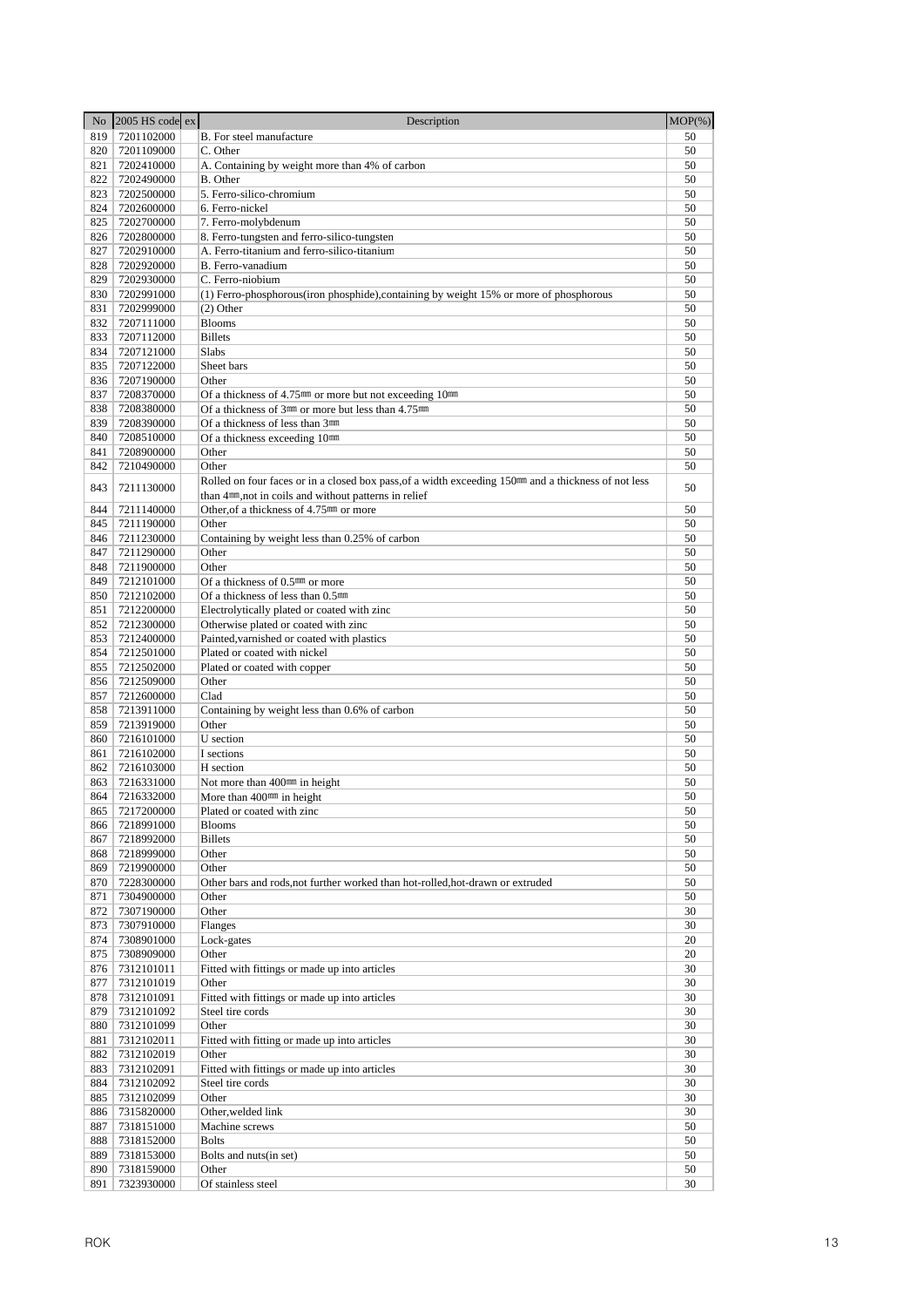| No         | 2005 HS code ex          | Description                                                                                 | $MOP(\% )$   |
|------------|--------------------------|---------------------------------------------------------------------------------------------|--------------|
| 892        | 7323990000               | Other                                                                                       | 30           |
| 893        | 7325100000               | Of non-malleable cast iron                                                                  | 30           |
| 894        | 7325991000               | Of cast iron                                                                                | 30           |
| 895        | 7325992000               | Of cast steel                                                                               | 30           |
| 896        | 7325993000               | Of alloy steel                                                                              | 30           |
| 897        | 7325999000               | Other                                                                                       | 30           |
| 898        | 7326200000               | Articles of iron or steel wire                                                              | 50           |
| 899        | 7326901000               | Bobbins for textile machinery                                                               | 30           |
| 900<br>901 | 7326909000<br>7403120000 | Other<br>Wire-bars                                                                          | 30<br>50     |
| 902        | 7403130000               | <b>Billets</b>                                                                              | 50           |
| 903        | 7403191000               | Slabs                                                                                       | 50           |
| 904        | 7403192000               | Ingots                                                                                      | 50           |
| 905        | 7403199000               | Other                                                                                       | 50           |
| 906        | 7403210000               | Copper-zinc base alloys (brass)                                                             | 50           |
| 907        | 7403220000               | Copper-tin base alloys (bronze)                                                             | 50           |
| 908        | 7403231000               | Copper-nickel base alloys(cupronickel)                                                      | 50           |
| 909        | 7403232000               | Copper-nickel-zinc base alloys (nickel silver)                                              | 50           |
| 910        | 7403290000               | Other copper alloys(other than master alloys of heading 74.05)                              | 50           |
| 911        | 7408110000               | Of which the maximum cross-sectional dimension exceeds 6mm                                  | 22.5         |
| 912        | 7408190000               | Other                                                                                       | 22.5         |
| 913        | 7408210000               | Of copper-zinc base alloys(brass)                                                           | 22.5         |
| 914        | 7408221000               | Of copper-nickel base alloys(cupro-nickel)                                                  | 22.5         |
| 915        | 7408222000               | Of copper-nickel-zinc base alloys(nickel silver)                                            | 22.5         |
| 916<br>917 | 7408291000<br>7408299000 | Of copper-tin base alloys(bronze)<br>Other                                                  | 22.5<br>22.5 |
| 918        | 7601100000               | 1. Aluminium, not alloyed                                                                   | 50           |
| 919        | 7601201000               | A. Casting alloy                                                                            | 50           |
| 920        | 7601202000               | <b>B.</b> Billet                                                                            | 50           |
| 921        | 7601209000               | C. Other                                                                                    | 50           |
| 922        | 8103201000               | Unwrought                                                                                   | 50           |
| 923        | 8103202000               | Powders                                                                                     | 50           |
| 924        | 8104110000               | Containing at least 99.8% by weight of magnesium                                            | 50           |
| 925        | 8111000000               | Manganese and articles thereof, including waste and scrap.                                  | 50           |
| 926        | 8201100000               | Spades and shovels                                                                          | 30           |
| 927        | 8201200000               | Forks                                                                                       | 50           |
| 928        | 8201300000               | Mattocks, picks, hoes and rakes                                                             | 30           |
| 929        | 8201400000               | Axes, bill hooks and similar hewing tools                                                   | 22.5         |
| 930        | 8201500000               | Secateurs and similar one-handed pruners and shears(including poultry shears)               | 30           |
| 931<br>932 | 8201600000<br>8201901000 | Hedge shears, two-handed pruning shears and similar two-handed shears<br>Scythes and sickls | 30<br>22.5   |
| 933        | 8201902000               | Hay knives                                                                                  | 22.5         |
| 934        | 8201903000               | Timber wedges                                                                               | 22.5         |
| 935        | 8201909000               | Other                                                                                       | 22.5         |
| 936        | 8202101000               | For wood                                                                                    | 15           |
| 937        | 8202102000               | For metal                                                                                   | 50           |
| 938        | 8202109000               | Other                                                                                       | 50           |
| 939        | 8202200000               | Band saw blades                                                                             | 30           |
| 940        | 8202391000               | With working part of tungsten carbide                                                       | 10           |
| 941        | 8202399000               | Parts                                                                                       | 30           |
| 942        | 8202400000               | Chain saw blades                                                                            | 50           |
| 943        | 8202911000               | Hack-saw blades                                                                             | 50           |
| 944        | 8202919000               | Other                                                                                       | 30           |
| 945<br>946 | 8202990000<br>8203101000 | Other<br>For saw blades                                                                     | 30<br>20     |
| 947        | 8203109000               | Other                                                                                       | 15           |
| 948        | 8203201000               | Plier(including cutting pliers)                                                             | 10           |
| 949        | 8203202000               | Pincer                                                                                      | 15           |
| 950        | 8203203000               | Tweezers                                                                                    | 15           |
| 951        | 8203204000               | Nail pullers                                                                                | 15           |
| 952        | 8203209000               | Other                                                                                       | 10           |
| 953        | 8203300000               | Metal cutting shears and similar tools                                                      | 10           |
| 954        | 8203402000               | Bolt croppers and clippers                                                                  | 10           |
| 955        | 8203403000               | Perforating punches                                                                         | 10           |
| 956        | 8203409000               | Other                                                                                       | 10           |
| 957        | 8204110000               | Non-adjustable                                                                              | 10           |
| 958        | 8204120000               | Adjustable                                                                                  | 10           |
| 959<br>960 | 8205101000<br>8205102000 | For drilling<br>For threading                                                               | 10<br>15     |
| 961        | 8205103000               | For tapping                                                                                 | 10           |
| 962        | 8205109000               | Other                                                                                       | 10           |
| 963        | 8205200000               | Hammers and sledge hammers                                                                  | 10           |
| 964        | 8205300000               | Planes, chisels, gouges and similar cutting tools for working wood                          | 15           |
| 965        | 8205591000               | Glaziers' diamond                                                                           | 10           |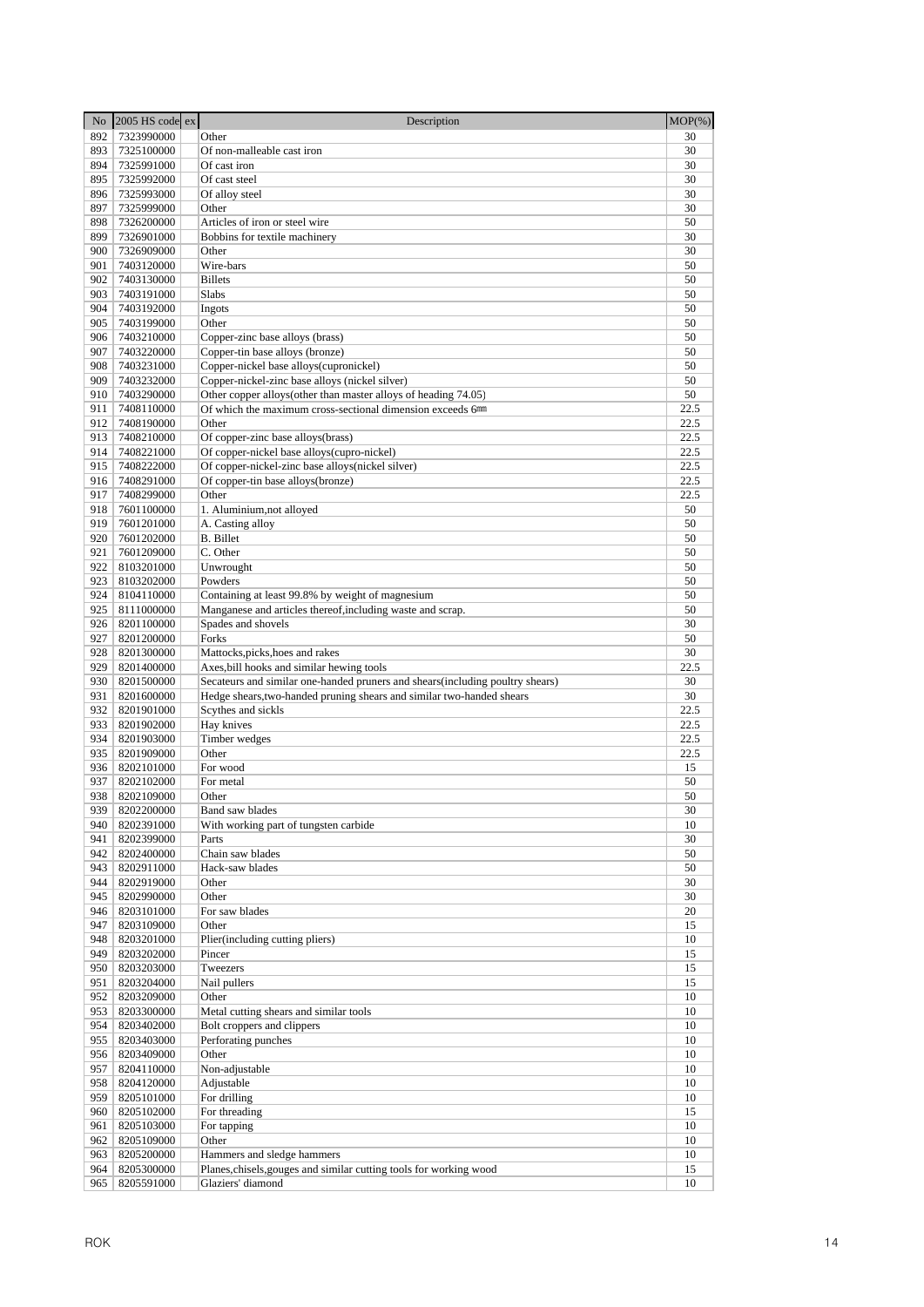| N <sub>o</sub> | $2005$ HS code ex                  | Description                                                                          | $MOP(\% )$ |
|----------------|------------------------------------|--------------------------------------------------------------------------------------|------------|
| 966            | 8205592000                         | Soldering irons                                                                      | 10         |
| 967            | 8205593000                         | Grease guns                                                                          | 10         |
| 968            | 8205597000                         | Watch makers' tools                                                                  | 10         |
| 969            | 8205600000                         | <b>Blow lamps</b>                                                                    | 50         |
| 970            | 8205701000                         | Vices                                                                                | 10         |
| 971            | 8205702000                         | Clamps                                                                               | 10         |
| 972            | 8205709000                         | Other                                                                                | 10         |
| 973            | 8205801000                         | Anvils                                                                               | 15         |
| 974            | 8205802000                         | Portable forges                                                                      | 15         |
| 975            | 8205803000                         | Hand or pedal-operated grinding wheels with frameworks                               | 15         |
| 976            | 8205809000                         | Other                                                                                | 15         |
| 977            | 8205900000                         | Sets of articles of two or more of the foregoing subheadings                         | 15         |
| 978            | 8206000000                         | Tools of two or more of the headings 82.02 to 82.05, put up in sets for retail sale. | 15         |
| 979            | 8207130000                         | With working part of cermets                                                         | 22.5       |
| 980<br>981     | 8207191000                         | With working part of other materials                                                 | 50<br>50   |
| 982            | 8207199000<br>8207201000           | Parts<br>For drawing                                                                 | 50         |
| 983            | 8207202000                         | For extruding                                                                        | 50         |
| 984            | 8207301000                         | For pressing                                                                         | 50         |
| 985            | 8207302000                         | For stamping                                                                         | 50         |
| 986            | 8207303000                         | For punching                                                                         | 50         |
| 987            | 8207309000                         | Other                                                                                | 50         |
| 988            | 8207401000                         | For tapping                                                                          | 50         |
| 989            | 8207402000                         | For threading                                                                        | 50         |
| 990            | 8207409000                         | Other                                                                                | 50         |
| 991            | 8207501010                         | Of high speed steel                                                                  | 22.5       |
| 992            | 8207501090                         | Other                                                                                | 22.5       |
| 993            | 8207502000                         | <b>Brace</b> bits                                                                    | 22.5       |
| 994            | 8207509000                         | Other                                                                                | 22.5       |
| 995            | 8207601000                         | Reamers                                                                              | 50         |
| 996            | 8207602000                         | Laps                                                                                 | 50         |
| 997            | 8207603000                         | <b>Broaches</b>                                                                      | 50         |
| 998            | 8207609000                         | Other                                                                                | 50         |
| 999            | 8207701000                         | Gear cutters                                                                         | 22.5       |
| 1000           | 8207702000                         | Milling cutters                                                                      | 22.5       |
| 1001           | 8207703000                         | Gear cutting hobs                                                                    | 22.5       |
| 1002           | 8207704000                         | Rotary files                                                                         | 22.5       |
|                | 1003 8207709000                    | Other                                                                                | 22.5       |
|                | 1004 8207801000                    | Tools for lathes                                                                     | 50         |
|                | 1005   8207809000                  | Other                                                                                | 50         |
|                | 1006 8207901000                    | Diamond tools                                                                        | 22.5       |
|                | 1007 8207909000                    | Other                                                                                | 22.5       |
|                | 1008 8208100000                    | For metal working                                                                    | 15         |
|                | 1009 8208200000                    | For wood working                                                                     | 50         |
|                | 1010 8208300000                    | For kitchen appliances or for machines used by the food industry                     | 15         |
|                | 1011 8208400000                    | For agricultural, horticultural or forestry machines                                 | 50         |
|                | 1012 8208900000                    | Other                                                                                | 10         |
|                | 1013 8209001040                    | Of cermets                                                                           | 10         |
|                | 1014 8209001090<br>1015 8209002040 | Others<br>Of cermets                                                                 | 10<br>10   |
|                | 1016 8210001000                    | Mills and grinders                                                                   | 10         |
|                | 1017 8210003000                    | Beaters and mixers                                                                   | 10         |
|                | 1018 8210008000                    | Other domestic food-processing appliances                                            | 10         |
|                | 1019 8212100000                    | Razors                                                                               | 30         |
|                | 1020 8212200000                    | Safety razor blades, including razor blade blanks in strips                          | 30         |
|                | 1021 8212900000                    | Other parts                                                                          | 30         |
|                | 1022 8213002020                    | For hairdressers                                                                     | 15         |
|                | 1023 8213003000                    | Manicure scissors                                                                    | 30         |
|                | 1024 8213004000                    | Scissor blades                                                                       | 10         |
|                | 1025 8213009000                    | Other                                                                                | 10         |
|                | 1026 8214101000                    | Pencil sharpeners                                                                    | 50         |
|                | 1027 8214109000                    | Other                                                                                | 50         |
|                | 1028 8214200000                    | Manicure or pedicure sets and instruments (including nail files)                     | 30         |
|                | 1029 8214901000                    | Hair clippers                                                                        | 30         |
|                | 1030 8214902000                    | Butchers' or kitchen cleavers, choppers and mincing knives                           | 22.5       |
|                | 1031   8214909000                  | Other                                                                                | 22.5       |
|                | 1032 8402110000                    | Watertube boilers with a steam production exceeding 45ton per hour                   | 22.5       |
|                | 1033 8402120000                    | Watertube boilers with a steam production not exceeding 45ton per hour               | 22.5       |
|                | 1034 8402191000                    | Heating medium boiler                                                                | 22.5       |
|                | 1035 8402199000                    | Other                                                                                | 22.5       |
|                | 1036 8402200000                    | Super-heated water boilers                                                           | 22.5       |
| 1037           | 8402901000                         | Of steam and other vapour generating boilers                                         | 22.5       |
|                | 1038 8402902000                    | Of super-heated water boilers                                                        | 22.5       |
|                | 1039 8409991000                    | (1) For railway locomotives and rolling stock                                        | 50         |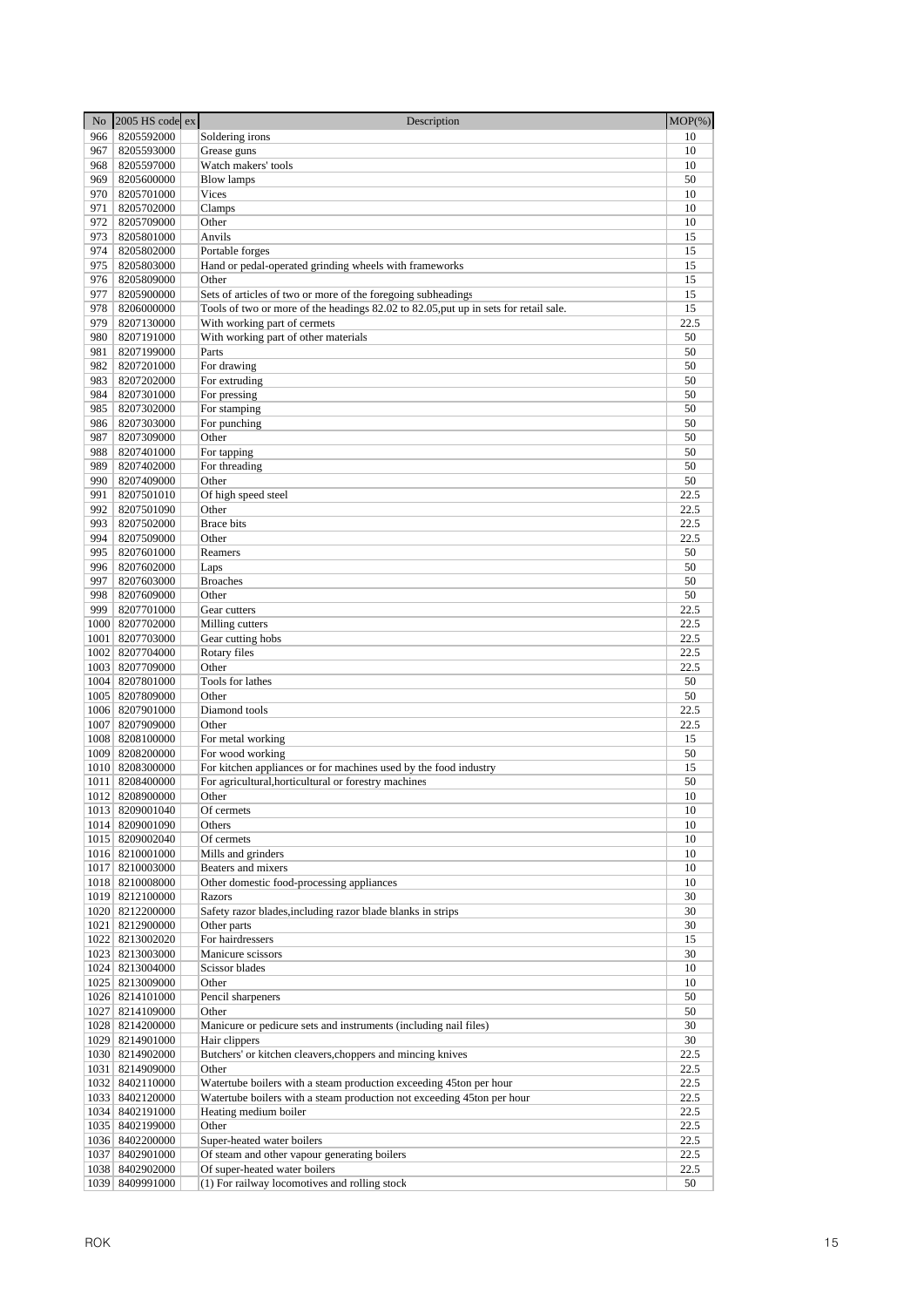|      | No 2005 HS code ex                   | Description                                                                                              | $MOP(\%)$ |
|------|--------------------------------------|----------------------------------------------------------------------------------------------------------|-----------|
|      | 1040 8409992000                      | (2) For vehicles of Chapter 87                                                                           | 50        |
|      | 1041 8409993010                      | Of internal combustion engines with a rating not exceeding 300kw                                         | 50        |
|      | 1042 8409993020                      | Of internal combustion engins with a rating exceeding 300kw, but not exceeding 2,000kw                   | 50        |
|      | 1043 8409993030                      | Of internal combustion engines with a rating exceeding 2,000kw                                           | 50        |
|      | 1044 8409999010                      | (a) For generating                                                                                       | 50        |
|      | 1045 8409999090                      | (b) Other                                                                                                | 50        |
|      | 1046 8413110000                      | Pumps for dispensing fuel or lubricants, of the type used in filling-stations of in garages              | 22.5      |
|      | 1047 8413200000                      | Hand pumps, other than those-of subheading 84.13.11 or 84.13.19                                          | 22.5      |
|      | 1048 8413301000                      | For aircraft                                                                                             | 50        |
|      | 1049 8413302000                      | For railway locomotive                                                                                   | 50        |
|      | 1050 8413303000<br>1051   8413304000 | For marine<br>For vehicles falling within Chapter 87                                                     | 50<br>50  |
|      | 1052 8413309000                      | Other                                                                                                    | 50        |
|      | 1053 8413400000                      | Concrete pumps                                                                                           | 22.5      |
|      | 1054 8413509010                      | Plunger pumps                                                                                            | 22.5      |
|      | 1055 8413609010                      | Gear pumps                                                                                               | 22.5      |
|      | 1056 8413709010                      | Turbine pumps                                                                                            | 22.5      |
|      | 1057 8413709020                      | Volute pumps                                                                                             | 22.5      |
|      | 1058 8413820000                      | Liquid elevators                                                                                         | 22.5      |
|      | 1059 8413911000                      | Of pumps for dispensing fuel or lubricants                                                               | 22.5      |
|      | 1060 8413912000                      | Of internal combustion engine                                                                            | 22.5      |
|      | 1061 8413913000                      | Of reciprocating pumps                                                                                   | 22.5      |
|      | 1062 8413914000                      | Of contrifugal pumps                                                                                     | 22.5      |
|      | 1063 8413915000                      | Of rotary pumps                                                                                          | 22.5      |
|      | 1064 8413919000                      | Other                                                                                                    | 22.5      |
|      | 1065 8413920000                      | Of liquid elevators                                                                                      | 22.5      |
|      | 1066 8414301000                      | Of a power requirement less than 11kw                                                                    | 20        |
|      | 1067 8414302000                      | Of a power requirement not less than 11kw                                                                | 20        |
|      | 1068 8414511000                      | For aircrafts                                                                                            | 10        |
|      | 1069 8414901000                      | Of fans and hoods                                                                                        | 20        |
|      | 1070 8414909010                      | Of compressors used in refrigerating equipment                                                           | 20        |
|      | 1071   8414909020                    | Of air or gas compressors (excluding for refrigerating equipment)<br>Other                               | 20<br>20  |
|      | 1072 8414909090<br>1073 8415900000   | 4.Parts                                                                                                  | 50        |
|      | 1074 8421391000                      | For the household type                                                                                   | 37.5      |
|      | 1075 8452900000                      | Other parts of sewing machines                                                                           | 50        |
|      |                                      | Tool holders and self-opening dieheads                                                                   |           |
|      | $1076$ 8466100000 ex                 | -Tool holders for working metal of heading 84.63                                                         | 46.3      |
|      |                                      | Those of not less than 64bit in delivering data of C.P.U. and of not less than 64mega byte in capacity   |           |
| 1077 | 8471411000                           | of main memory storage                                                                                   | 50        |
|      |                                      | Those of not less than 32bit in delivering data of C.P.U. and of not less than 16mega byte in capacity   |           |
| 1078 | 8471412000                           | of main memory storage                                                                                   | 50        |
|      | 1079 8471419000                      | Other                                                                                                    | 50        |
|      | 1080 8471501000                      | Those of not less than 64 bit in delivering data of C.P.U. and of not less than 64 mega byte in capacity | 50        |
|      |                                      | of main memory storage                                                                                   |           |
|      | 1081 8471502000                      | Those of not less than 32 bit in delivering data of C.P.U. and of not less than 16 mega byte in capacity | 50        |
|      |                                      | of main memory storage                                                                                   |           |
|      | 1082 8471509000                      | Other                                                                                                    | 50        |
|      | 1083 8473301000                      | Magnetic head                                                                                            | 50        |
|      | 1084 8473302000                      | Main board, designed to be equipped with microprocessor unit                                             | 50        |
|      | 1085 8473303000                      | Case for computer                                                                                        | 50        |
|      | 1086 8473304010                      | Sound Cards                                                                                              | 50        |
| 1087 | 8473304020                           | Video Cards                                                                                              | 50        |
|      | 1088 8473304030                      | Multimedia Cards                                                                                         | 50        |
|      | 1089 8473304050                      | <b>Communication Interface Cards</b>                                                                     | 50        |
|      | 1090 8473304060                      | <b>DRAM Modules</b>                                                                                      | 50        |
|      | 1091 8473304090                      | Others                                                                                                   | 50        |
| 1093 | 1092 8473309000<br>8479901010        | Other<br>Of air coolers (including parts of carcoolers)                                                  | 50<br>50  |
|      | 1094 8479901020                      | Of machines and mechanical appliances of the household type                                              | 50        |
|      | 1095 8479901030                      | Of vehicles of Chapter 87                                                                                | 50        |
|      | 1096 8479902000                      | Of those specified in subheading 8479.89.4000                                                            | 50        |
|      |                                      | Of subheadings 8479.89.2010, 8479.89.2020, 8479.89.2030, 8479.89.2060, 8479.89.2071,                     |           |
| 1097 | 8479903010                           | 8479.89.2091, 8479.89.2092                                                                               | 50        |
|      | 1098 8479903090                      | Other                                                                                                    | 50        |
|      | 1099 8479904010                      | Of subheading 8479.89.3010                                                                               | 50        |
|      | 1100 8479904090                      | Other                                                                                                    | 50        |
| 1101 | 8479909010                           | Of machinery for public works, building or the like                                                      | 50        |
|      | 1102 8479909020                      | Of machinery for the extraction or preparation of animal or fixed vegetable fats or oils                 | 50        |
|      | 1103 8479909030                      | Of rope or cable-making machines                                                                         | 50        |
|      | 1104 8479909040                      | Of machines and appliances for treating metal                                                            | 50        |
|      | 1105 8479909050                      | Of mixing, kneading, crushing, grinding, screening, sifting, homogenising, emulsifying or stirring       | 50        |
|      | 1106 8479909060                      | Of presses or extruding machines                                                                         | 50        |
| 1107 | 8479909070                           | Of machines and appliances of ships or fishing industry                                                  | 50        |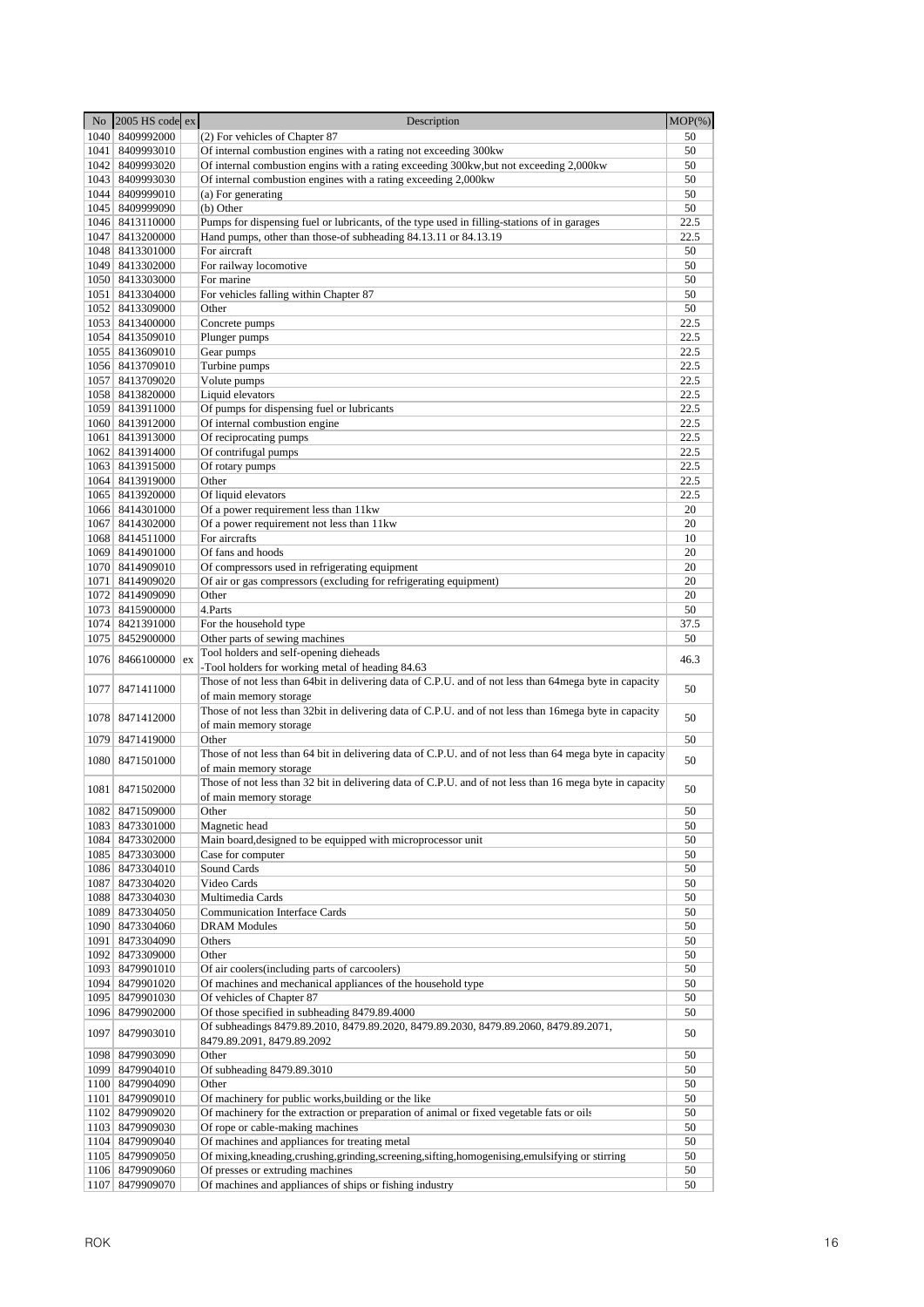|      | No 2005 HS code ex                 | Description                                                                                        | $MOP(\% )$ |
|------|------------------------------------|----------------------------------------------------------------------------------------------------|------------|
|      | 1108 8479909080                    | Of automatic magnetic tape assembling machines                                                     | 50         |
|      | 1109 8479909090                    | Other                                                                                              | 50         |
|      | 1110 8480790000                    | Other                                                                                              | 50         |
|      | 1111 8481100000                    | Pressure-reducing valves                                                                           | 22.5       |
|      | 1112 8481201000                    | Valves for oleohydraulic transmissions                                                             | 22.5       |
|      | 1113 8481202000                    | Valves for pneumatic transmissions                                                                 | 22.5       |
|      | 1114 8481300000                    | Check(nonreturn) valves                                                                            | 22.5       |
|      | 1115 8481400000                    | Safety or relief valves                                                                            | 22.5       |
|      | 1116 8481801010                    | Electric operated                                                                                  | 50         |
|      | 1117 8481801020                    | Hydraulic pressure operated                                                                        | 50         |
|      | 1118 8481801030<br>1119 8481801090 | Other automatic controlled<br>Other                                                                | 50<br>50   |
|      | 1120 8481802000                    | Taps, cocks and traps                                                                              | 50         |
|      | 1121 8481809000                    | Other                                                                                              | 50         |
|      | 1122 8481901000                    | Actuators                                                                                          | 15         |
|      | 1123 8501401000                    | Of an output not exceeding 100W                                                                    | 30         |
|      | 1124 8501402000                    | Of an output exceeding 100W but not exceeding 750W                                                 | 30         |
|      | 1125 8503003000                    | Of rotary converters                                                                               | 30         |
|      | 1126 8504312000                    | Voltage regulators                                                                                 | 30         |
|      | 1127 8504319010                    | Having a power handling capacity not exceeding 100VA                                               | 30         |
|      | 1128 8504319020                    | Having a power handling capacity exceeding 100VA but not exceeding 500VA                           | 30         |
|      | 1129 8504319040                    | Having a power handling capacity exceeding 500VA but not exceeding 1kVA                            | 30         |
|      | 1130 8504401010                    | For automatic data processing machines and units thereof, and telecommunication apparatus          | 50         |
|      | 1131 8504401090                    | Other                                                                                              | 50         |
|      | 1132 8504402011                    | For automatic data processing machines and units thereof, and telecommunication apparatus          | 50         |
|      | 1133 8504402019                    | Other                                                                                              | 50         |
|      | 1134 8504402091                    | For automatic data processing machines and units thereof, and telecommunication apparatus          | 50         |
|      | 1135 8504402099<br>1136 8504403010 | Other                                                                                              | 50<br>50   |
|      | 1137 8504403090                    | For automatic data processing machines and units thereof, and telecommunication apparatus<br>Other | 50         |
|      | 1138 8504404010                    | For automatic data processing machines and units thereof, and telecommunication apparatus          | 50         |
|      | 1139 8504404090                    | Other                                                                                              | 50         |
|      | 1140 8504405010                    | For automatic data processing machines and units thereof, and telecommunication apparatus          | 50         |
|      | 1141 8504405090                    | Other                                                                                              | 50         |
|      | 1142 8504409011                    | For automatic data processing machines and units thereof                                           | 50         |
|      | 1143 8504409019                    | Other                                                                                              | 50         |
|      | 1144 8504409091                    | For telecommunication apparatus                                                                    | 50         |
|      | 1145 8504409099                    | Other                                                                                              | 50         |
|      | 1146 8504901000                    | Printed Circuit Assemblies of subheadings 8504.40, 8504.50 which consist of one or more printed    | 50         |
|      |                                    | circuits of heading 8534, for automatic data machines and units thereof and telecommunication      |            |
|      | 1147 8505111000                    | Of alnico                                                                                          | 30         |
|      | 1148 8505191000                    | Of iron oxide                                                                                      | 30         |
|      | 1149 8506109000                    | C. Other                                                                                           | 50         |
|      | 1150 8507200000                    | Other lead-acid accumulators                                                                       | 30         |
|      | 1151 8507801000                    | Nikel metal hydride                                                                                | 30         |
|      | 1152 8507802000                    | Lithium Ion                                                                                        | 30<br>30   |
|      | 1153 8507809000                    | Other                                                                                              |            |
|      | 1154 8509100000<br>1155 8516290000 | 1. Vacuum cleaners, including dry and wet vacuum cleaners<br>Other                                 | 10<br>10   |
|      | 1156 8517901000                    | Of telephone sets                                                                                  | 50         |
|      | 1157 8517909200                    | Of public exchange                                                                                 | 50         |
|      | 1158 8517909300                    | Of private exchange                                                                                | 50         |
|      | 1159 8517909410                    | Of coaxial-cable carrier equipment                                                                 | 50         |
|      | 1160 8517909420                    | Of optical fibre transmission system                                                               | 50         |
|      | 1161 8517909490                    | Other                                                                                              | 50         |
|      | 1162 8517909500                    | Of facsimile machines                                                                              | 50         |
|      | 1163 8517909600                    | Of teleprinters                                                                                    | 50         |
|      | 1164 8517909700                    | Of image telegraphic apparatus                                                                     | 50         |
|      | 1165 8517909900                    | Other                                                                                              | 50         |
|      | 1166 8518210000                    | Single loudspeakers, mounted in their enclosures                                                   | 10         |
|      | 1167 8518220000                    | Multiple loudspeakers, mounted in the same enclosure                                               | 10         |
|      | 1168 8518309000 ex                 | Other<br>-Headphone, Earphone                                                                      | 10         |
|      | 1169 8519993010                    | For vehicles                                                                                       | 30         |
|      | 1170 8519993020                    | Of portable type                                                                                   | 10         |
|      | 1171 8519993090                    | Other                                                                                              | 10         |
|      | 1172 8519999000                    | Other                                                                                              | 30         |
|      | 1173 8520901010                    | Of reel type                                                                                       | 50         |
|      | 1174 8520901020                    | Of disc type                                                                                       | 10         |
|      | 1175 8520901040                    | Of cassette type                                                                                   | 30         |
|      | 1176 8520901090                    | Other                                                                                              | 30         |
|      | 1177 8520909000<br>1178 8521901000 | Other<br>Of disc type                                                                              | 10<br>10   |
| 1179 | 8521909000                         | Other                                                                                              | 30         |
|      |                                    |                                                                                                    |            |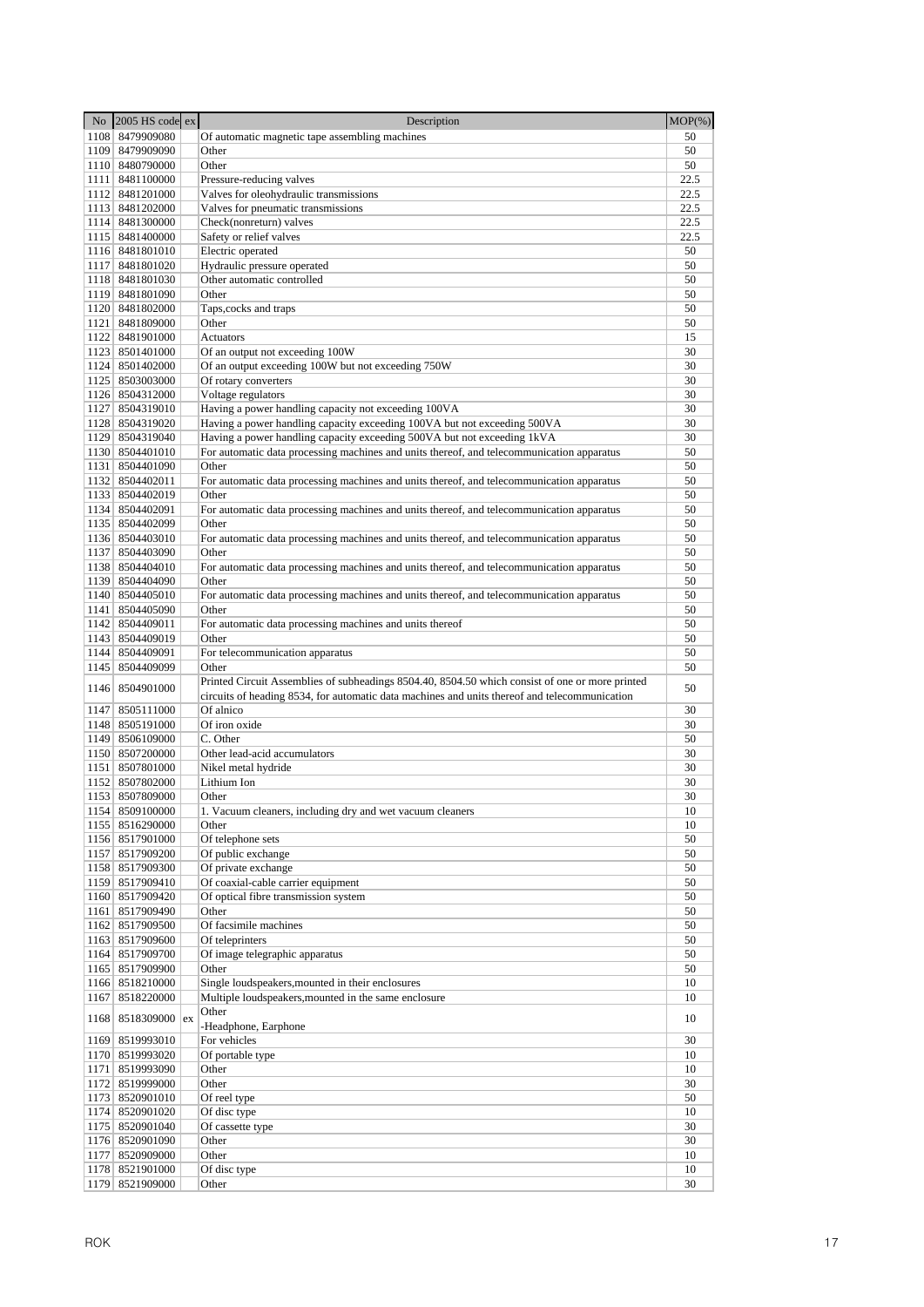|      | No $\left 2005\right\rangle$ HS code ex | Description                                                                                                                   | $MOP(\% )$ |
|------|-----------------------------------------|-------------------------------------------------------------------------------------------------------------------------------|------------|
|      | 1180 8522100000                         | Pick-up cartridges                                                                                                            | 10         |
|      | 1181 8522901010                         | For audio recording                                                                                                           | 30         |
|      | 1182 8522901090                         | Other                                                                                                                         | 30         |
|      | 1183 8522909010                         | Flat panel displays (including LCD, Electro Luminescence, Plasma and other technologies) for                                  | 50         |
|      |                                         | telephone answering machines                                                                                                  |            |
|      | 1184 8522909020                         | Printed Circuit Assemblies of telephone answering machines, which consist of one or more printed<br>circuits of heading 85.34 | 50         |
|      | 1185 8527131000                         | Of cassette type                                                                                                              | 30         |
|      | 1186 8527132000                         | Of disc type                                                                                                                  | 30         |
|      | 1187 8527133000                         | Combined with cassette type and disc type                                                                                     | 10         |
|      | 1188 8527139000<br>1189 8527311010      | Other                                                                                                                         | 10         |
|      | 1190 8527311020                         | Of cassette type<br>Of disc type                                                                                              | 10<br>30   |
|      | 1191 8527311030                         | Combined with cassette type and disc type                                                                                     | 10         |
|      | 1192 8527311090                         | Other                                                                                                                         | 50         |
|      | 1193 8528121000                         | Video tuner                                                                                                                   | 30         |
|      | 1194 8528122000                         | Satellite television reception apparatus                                                                                      | 30         |
|      |                                         | Of analog                                                                                                                     |            |
|      |                                         | - Of the length of fluorescent screen of braun tube under 23cm in diagonal line                                               | 30         |
|      |                                         | - Of the length of fluoresnt screen of braun tube not less than 23cm but under 37cm in diagonal line                          | 30         |
|      | 1195   8528129011                       | - Of the length of fluoresecnt screen of braun tube not less than 37cm but under 45.72cm in diagonal                          | 50         |
|      |                                         | line                                                                                                                          | 50         |
|      |                                         | - Of the length of fluorescent screen of braun tube not less than 45.72cm but under 53.34cm in                                | 30         |
|      |                                         | diagonal line                                                                                                                 | 10         |
|      |                                         | - Of the lehgth of fluorescent screen of braun tube not less than 53.34cm but under 63.50cm in<br>Of digital                  | 50         |
|      |                                         | - Of the length of fluorescent screen of braun tube under 23cm in diagonal line                                               | 30         |
|      |                                         | - Of the length of fluoresnt screen of braun tube not less than 23cm but under 37cm in diagonal line                          | 30         |
|      | 1196 8528129012                         | - Of the length of fluoresecnt screen of braun tube not less than 37cm but under 45.72cm in diagonal                          | 50         |
|      |                                         | line                                                                                                                          | 50         |
|      |                                         | - Of the length of fluorescent screen of braun tube not less than 45.72cm but under 53.34cm in                                | 30         |
|      |                                         | diagonal line                                                                                                                 | 10         |
|      |                                         | - Of the lehgth of fluorescent screen of braun tube not less than 53.34cm but under 63.50cm in<br>Of analog                   | 50         |
|      |                                         |                                                                                                                               |            |
|      |                                         | - Of the length of fluorescent screen of braun tube under 23cm in diagonal line                                               | 30         |
|      |                                         | - Of the length of fluoresnt screen of braun tube not less than 23cm but under 37cm in diagonal line                          | 30<br>50   |
|      | 1197   8528129021                       | - Of the length of fluoresecnt screen of braun tube not less than 37cm but under 45.72cm in diagonal<br>line                  | 50         |
|      |                                         | - Of the length of fluorescent screen of braun tube not less than 45.72cm but under 53.34cm in                                | 30         |
|      |                                         | diagonal line                                                                                                                 | 10         |
|      |                                         | - Of the leheth of fluorescent screen of braun tube not less than 53.34cm but under 63.50cm in                                | 50         |
|      |                                         | Of digital                                                                                                                    |            |
|      |                                         | - Of the length of fluorescent screen of braun tube under 23cm in diagonal line                                               | 30         |
|      |                                         | - Of the length of fluoresnt screen of braun tube not less than 23cm but under 37cm in diagonal line                          | 30         |
|      | 1198 8528129022                         | - Of the length of fluoresecnt screen of braun tube not less than 37cm but under 45.72cm in diagonal                          | 50         |
|      |                                         | line                                                                                                                          | 50         |
|      |                                         | - Of the length of fluorescent screen of braun tube not less than 45.72cm but under 53.34cm in                                | 30         |
|      |                                         | diagonal line                                                                                                                 | 10         |
|      |                                         | - Of the leheth of fluorescent screen of braun tube not less than 53.34cm but under 63.50cm in                                | 50         |
|      |                                         | Of analog                                                                                                                     |            |
|      |                                         | - Of the length of fluorescent screen of braun tube under 23cm in diagonal line                                               | 30         |
|      |                                         | - Of the length of fluoresnt screen of braun tube not less than 23cm but under 37cm in diagonal line                          | 30<br>50   |
| 1199 | 8528129031                              | - Of the length of fluoresecnt screen of braun tube not less than 37cm but under 45.72cm in diagonal<br>line                  | 50         |
|      |                                         |                                                                                                                               | 30         |
|      |                                         | - Of the length of fluorescent screen of braun tube not less than 45.72cm but under 53.34cm in<br>diagonal line               | 10         |
|      |                                         | - Of the leheth of fluorescent screen of braun tube not less than 53.34cm but under 63.50cm in                                | 50         |
|      |                                         | Of digital                                                                                                                    |            |
|      |                                         | - Of the length of fluorescent screen of braun tube under 23cm in diagonal line                                               | 30         |
|      |                                         | - Of the length of fluoresnt screen of braun tube not less than 23cm but under 37cm in diagonal line                          | 30         |
|      | 1200 8528129032                         | - Of the length of fluoresecnt screen of braun tube not less than 37cm but under 45.72cm in diagonal                          | 50         |
|      |                                         | line                                                                                                                          | 50         |
|      |                                         | - Of the length of fluorescent screen of braun tube not less than 45.72cm but under 53.34cm in                                | 30         |
|      |                                         | diagonal line                                                                                                                 | 10         |
|      |                                         | - Of the lehgth of fluorescent screen of braun tube not less than 53.34cm but under 63.50cm in                                | 50         |
|      |                                         | Of analog                                                                                                                     |            |
|      |                                         | - Of the length of fluorescent screen of braun tube under 23cm in diagonal line                                               | 30         |
|      |                                         | - Of the length of fluoresnt screen of braun tube not less than 23cm but under 37cm in diagonal line                          | 30<br>50   |
| 1201 | 8528129041                              | - Of the length of fluoresecnt screen of braun tube not less than 37cm but under 45.72cm in diagonal<br>line                  | 50         |
|      |                                         |                                                                                                                               | 30         |
|      |                                         | - Of the length of fluorescent screen of braun tube not less than 45.72cm but under 53.34cm in                                | 10         |
|      |                                         | diagonal line<br>- Of the lehgth of fluorescent screen of braun tube not less than 53.34cm but under 63.50cm in               | 50         |
|      |                                         |                                                                                                                               |            |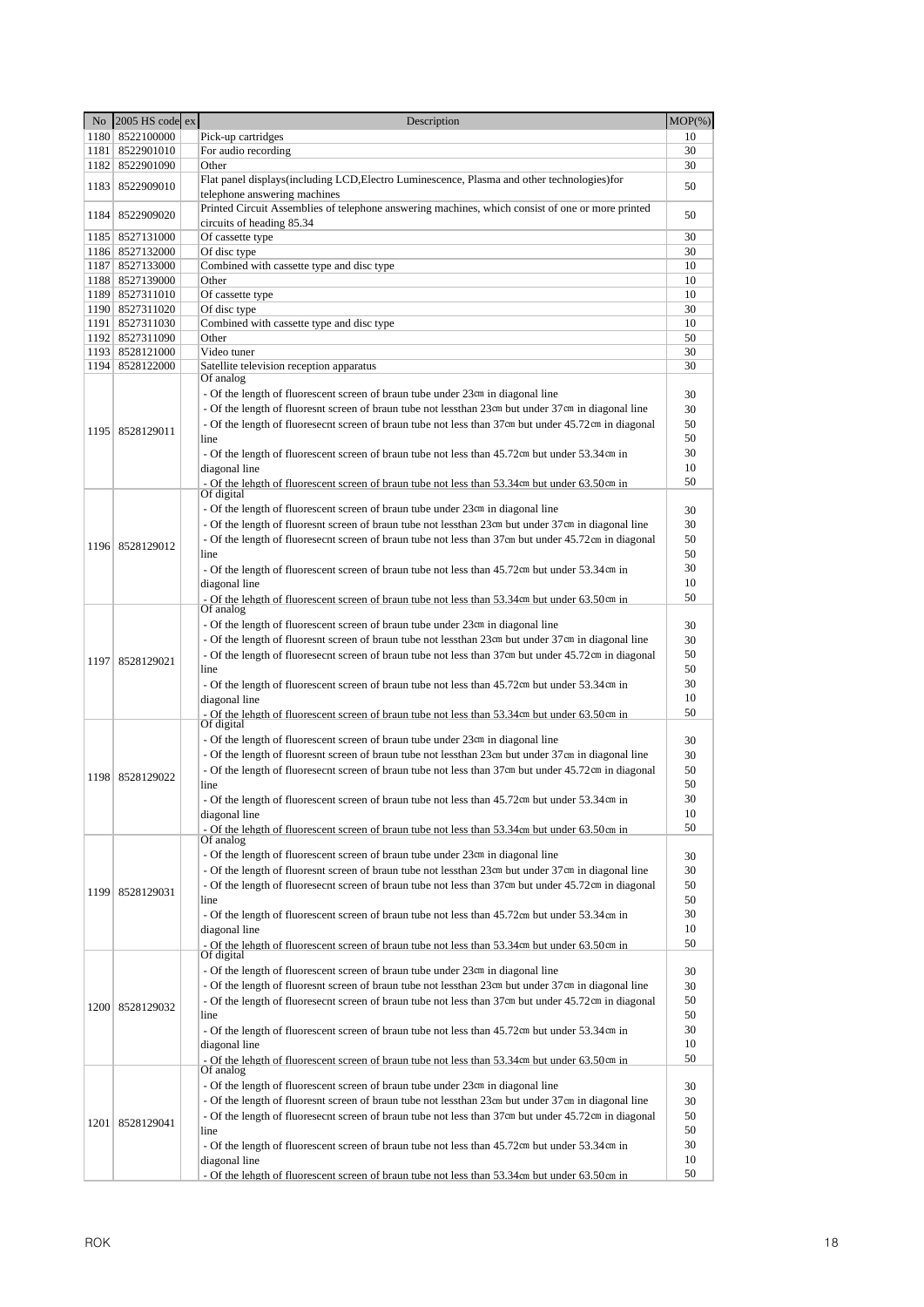| No   | 2005 HS code ex                    | Description                                                                                            | $MOP(\% )$ |
|------|------------------------------------|--------------------------------------------------------------------------------------------------------|------------|
|      |                                    | Of digital                                                                                             |            |
|      |                                    | - Of the length of fluorescent screen of braun tube under 23cm in diagonal line                        | 30         |
|      |                                    | - Of the length of fluoresnt screen of braun tube not less than 23cm but under 37cm in diagonal line   | 30         |
|      |                                    | - Of the length of fluoresecnt screen of braun tube not less than 37cm but under 45.72cm in diagonal   | 50         |
|      | 1202 8528129042                    | line                                                                                                   | 50         |
|      |                                    | - Of the length of fluorescent screen of braun tube not less than 45.72cm but under 53.34cm in         | 30         |
|      |                                    | diagonal line                                                                                          | 10         |
|      |                                    | - Of the leheth of fluorescent screen of braun tube not less than 53.34cm but under 63.50cm in         | 50         |
|      |                                    | Other                                                                                                  |            |
|      |                                    | - Of the length of fluorescent screen of braun tube under 23cm in diagonal line                        | 30         |
|      |                                    | - Of the length of fluoresnt screen of braun tube not less than 23cm but under 37cm in diagonal line   | 30         |
|      |                                    | - Of the length of fluoresecnt screen of braun tube not less than 37cm but under 45.72cm in diagonal   | 50         |
|      | 1203 8528129090                    | line                                                                                                   | 50         |
|      |                                    | - Of the length of fluorescent screen of braun tube not less than 45.72cm but under 53.34cm in         | 30         |
|      |                                    | diagonal line                                                                                          | 10         |
|      |                                    | - Of the lehgth of fluorescent screen of braun tube not less than 53.34cm but under 63.50cm in         | 50         |
|      | 1204 8529901000                    | A. Of radar apparatus                                                                                  | 50         |
|      | 1205   8529909100                  | Of radio navigational aid or radio remote control apparatus                                            | 10         |
|      | 1206 8529909200                    | Of transmission apparatus for radio-broadcasting or television                                         | 50         |
|      | 1207 8529909300                    | Of reception apparatus for radio telephony, radio telegraphy                                           | 10         |
|      | 1208 8529909500                    | Of television cameras                                                                                  | 30         |
|      | 1209 8529909620                    | Tuner for black and white or monochrome                                                                | 50         |
|      | 1210 8529909630                    | Screen for video projector                                                                             | 50         |
|      | 1211 8529909640                    | Other parts for colour                                                                                 | 10         |
|      | 1212 8529909650                    | Other parts for black and white or monochrome                                                          | 30         |
|      |                                    | Of transmission apparatus other than apparatus for radio-broadcasting or television, transmission      |            |
|      | 1213 8529909910                    | apparatus incorporating reception apparatus, digital still image video cameras, portable receivers for | 50         |
|      |                                    | calling, alerting or paging                                                                            |            |
|      | 1214 8531800000                    | Other apparatus                                                                                        | 10         |
|      |                                    | Fixed capacitors designed for use in 50/60Hz circuits and having a reactive power handling capacity    |            |
|      | 1215 8532100000                    | of not less than 0.5kvar(power capacitors)                                                             | 50         |
|      | 1216 8534001000                    | 1. Obtaind by forming with passive elements (inductanceds, resistors and capacitoers)                  | 50         |
|      | 1217 8534002000                    | 2. Of tape type or obtained by forming with circuits which function as lead frames                     | 50         |
|      | 1218 8534009000                    | 3. Other                                                                                               | 50         |
|      | 1219 8536200000                    | Automatic circuit breakers                                                                             | 50         |
|      | 1220 8536504000                    | Of magnet switches (including magnretic contactors)                                                    | 20         |
|      | 1221 8536509010                    | Electromechanical snap-action switches for a current not exceeding 11 amps                             | 50         |
|      | 1222 8536509020                    | Electronic AC switches consisting of optically coupled input and output circuits (Insulated thyristor  | 50         |
|      |                                    | AC switches)                                                                                           |            |
| 1223 | 8536509030                         | Of temperature protected, consisting of a transistor and a logic chip(chip-on-chip technology) for a   | 50         |
|      |                                    | voltage not exceeding 1,000 volts                                                                      |            |
| 1224 | 8536691000 ex                      | For co-axial cables and printed circuits                                                               | 50         |
|      |                                    | - connector                                                                                            |            |
|      | $1225$ 8536699000 ex               | Other                                                                                                  | 50         |
|      |                                    | - connector                                                                                            |            |
|      | 1226 8536901000                    | Junction boxes                                                                                         | 50         |
|      | 1227 8536909010                    | Connection and contact elements for wires and cables (other than junction box and connector)           | 50         |
|      | 1228 8536909090                    | Other                                                                                                  | 50         |
|      | 1229 8537201000                    | Switch boards                                                                                          | 50         |
|      | 1230 8537202000                    | Automatic control panels                                                                               | 50         |
|      | 1231 8537209000                    | Other                                                                                                  | 50         |
|      | 1232 8538100000                    | Boards, panels, consoles, desks, cabinets and other bases for the goods of heading 85.37, not equipped | 50         |
|      |                                    | with their apparatus                                                                                   |            |
|      | 1233 8538901000                    | Of switches                                                                                            | 30         |
|      | 1234 8538902000                    | Of automatic circuit breakers                                                                          | 30         |
|      | 1235 8538903000                    | Of relays                                                                                              | 50         |
|      | 1236 8538904000                    | Of automatic control panels                                                                            | 30         |
|      | 1237 8539100000                    | 1. Sealed beam lamp units                                                                              | 30         |
|      | 1238 8539290000                    | Other<br>Fluorescent, hot cathode                                                                      | 30         |
|      | 1239 8539310000                    |                                                                                                        | 30<br>30   |
|      | 1240 8539321000<br>1241 8539322000 | Mercury lamps<br>Sodium vapout lamps                                                                   | 30         |
|      | 1242 8539323000                    | Metal halide lamps                                                                                     | 30         |
|      | 1243 8539390000                    | Other                                                                                                  | 30         |
|      | 1244 8540912000                    | Electronic guns                                                                                        | 10         |
|      | 1245   8540913000                  | Shadow mask                                                                                            | 10         |
|      | 1246 8541601000                    | Crystal vibrator                                                                                       | 50         |
|      | 1247 8541609000                    | Other                                                                                                  | 50         |
|      | 1248 8544111000                    | Insulating lacquer or enamel insulated                                                                 | 22.5       |
|      |                                    | Plastic insulated wire                                                                                 |            |
| 1249 | $8544602010$ ex                    | -Electric power cables not less than 11KV                                                              | 46.3       |
|      |                                    | Other                                                                                                  |            |
|      | 1250 8544602090 ex                 | Electric power cables not less than 11KV                                                               | 46.3       |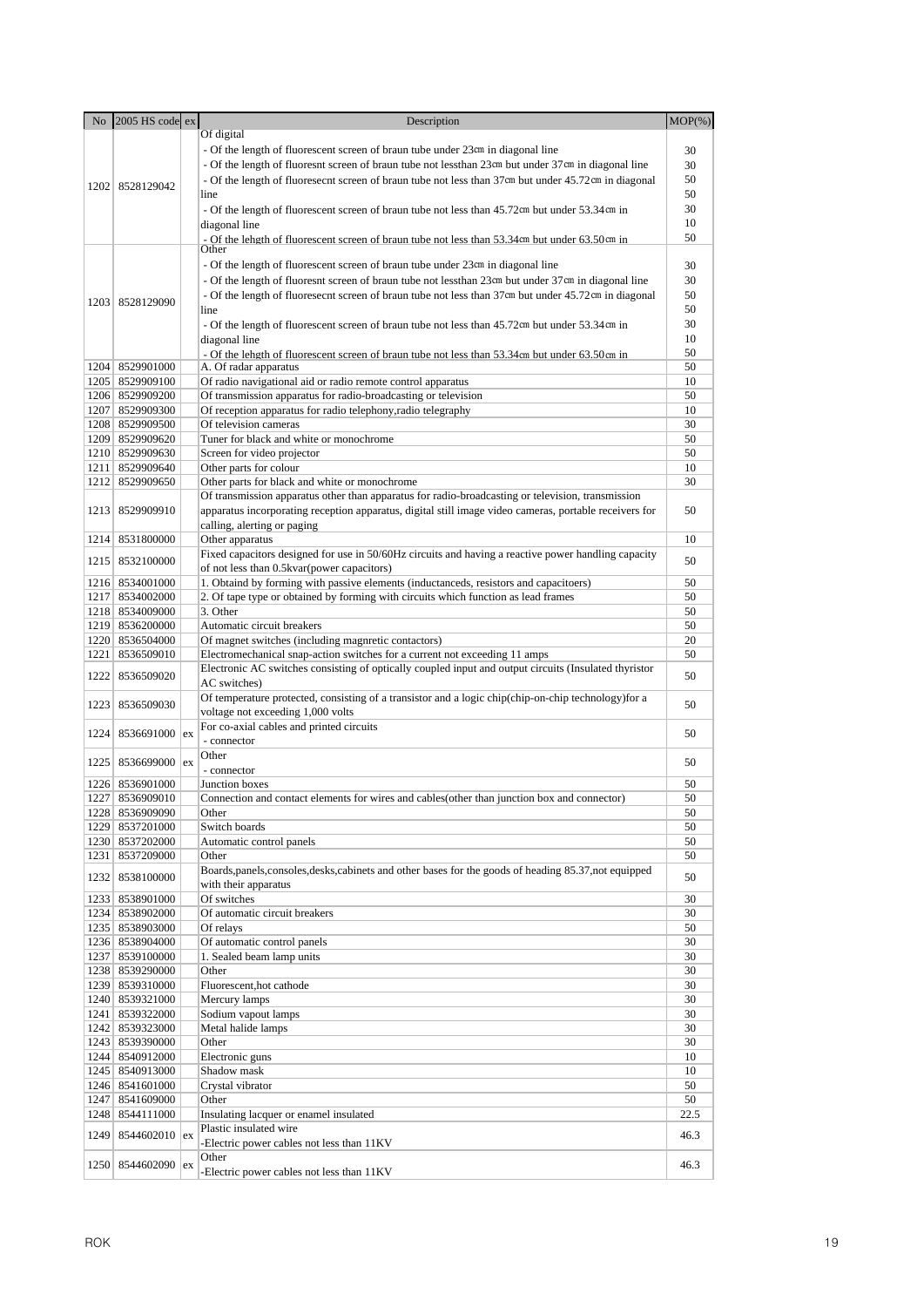| N <sub>o</sub> | 2005 HS code ex                    | Description                                                                               | $MOP(\% )$ |
|----------------|------------------------------------|-------------------------------------------------------------------------------------------|------------|
| 1251           | 8544603010 ex                      | Plastic insulated wire                                                                    | 46.3       |
|                |                                    | -Electric power cables                                                                    |            |
| 1252           | 8544603090 ex                      | Other                                                                                     | 46.3       |
|                |                                    | -Electric power cables                                                                    |            |
|                | 1253 8545190000<br>1254 8545200000 | B. Other<br>2. Brushes                                                                    | 50<br>50   |
|                | 1255 8545901000                    | Carbons rod                                                                               | 50         |
|                | 1256 8545909000                    | Other                                                                                     | 50         |
|                | 1257 8702101000                    | Micro-buses                                                                               | 50         |
|                | 1258 8702109000                    | Other                                                                                     | 50         |
|                | 1259 8702900000                    | Other                                                                                     | 50         |
|                | 1260 8704231000                    | General motor vehicles for the transport of goods                                         | 50         |
|                | 1261   8704239010                  | Freezer and refrigerator vehicles                                                         | 50         |
|                | 1262 8704239020                    | Tank lorries                                                                              | 50         |
|                | 1263 8704239090                    | Other                                                                                     | 50         |
|                | 1264 8708291000                    | Air bags                                                                                  | 50         |
|                | 1265 8708299000<br>1266 8708310000 | Other<br>Mounted brake linings                                                            | 50<br>50   |
| 1267           | 8708391000                         | <b>Brake</b> boosers                                                                      | 50         |
|                | 1268 8708392000                    | Electronic control brakes                                                                 | 50         |
|                | 1269 8708399000                    | Other                                                                                     | 50         |
|                | 1270 8708500000                    | Drive-axles with differential, whether or not provided with other transmission components | 50         |
|                | 1271 8708600000                    | Non-driving axles and parts thereof                                                       | 50         |
|                | 1272 8708800000                    | Suspension shock-absorbers                                                                | 50         |
|                | 1273 8708930000                    | Clutches and parts thereof                                                                | 50         |
|                | 1274 8708940000                    | Steering wheels, steering columns and steering boxes                                      | 50         |
|                | 1275 8709110000                    | Electrical                                                                                | 50         |
|                | 1276 8709190000                    | Other                                                                                     | 50         |
|                | 1277 8709900000                    | Parts                                                                                     | 50         |
|                | 1278 8711201000<br>1279 8711202000 | Motor cycles<br>Side-cars                                                                 | 50<br>50   |
|                | 1280 8711209000                    | Other                                                                                     | 50         |
|                | 1281   8711301000                  | Motor cycles                                                                              | 50         |
|                | 1282 8711302000                    | Side-cars                                                                                 | 50         |
|                | 1283 8711309000                    | Other                                                                                     | 50         |
|                | 1284 8711401000                    | Motor cycles                                                                              | 50         |
|                | 1285   8711402000                  | Side-cars                                                                                 | 50         |
|                | 1286 8711409000                    | Other                                                                                     | 50         |
|                | 1287 8711501000                    | Motor cycles                                                                              | 50         |
|                | 1288 8711502000                    | Side-cars                                                                                 | 50         |
|                | 1289 8711509000                    | Other<br>Motor cycles                                                                     | 50<br>50   |
| 1291           | 1290 8711901000<br>8711902000      | Side-cars                                                                                 | 50         |
|                | 1292 8711909000                    | Other                                                                                     | 50         |
|                | 1293 8905901000                    | Light-vessels                                                                             | 50         |
| 1294           | 8905902000                         | Fire-floats                                                                               | 50         |
| 1295           | 8905903000                         | Floating cranes                                                                           | 50         |
|                | 1296 8905904000                    | Generating vessels                                                                        | 50         |
|                | 1297 8905905000                    | Salvage ships                                                                             | 50         |
|                | 1298 8905906000                    | Work-shop vessels                                                                         | 50         |
|                | 1299 8905907000                    | Drilling ships                                                                            | 50         |
|                | 1300 8905908000                    | Floating docks                                                                            | 50         |
|                | 1301 8905909000<br>1302 9001101000 | Other<br><b>Optical fibres</b>                                                            | 50<br>30   |
|                | 1303 9001102000                    | Optical fibre bundles                                                                     | 30         |
|                | 1304 9001103000                    | Optical fibre cables                                                                      | 30         |
|                | 1305 9003191000                    | Made of or combined with precious metals                                                  | 30         |
|                | 1306 9003199000                    | Other                                                                                     | 30         |
|                | 1307 9006531000                    | (1) Cameras designed for specially purpose                                                | 50         |
|                | 1308 9006539010                    | Single use/disposable cameras                                                             | 50         |
|                | 1309 9006539090                    | Other                                                                                     | 50         |
|                | 1310 9013801010                    | For opto-electronic watchs                                                                | 50         |
|                | 1311 9013801020<br>1312 9013801030 | For electronic calculators<br>For televisions                                             | 50<br>50   |
|                | 1313 9013801090                    | Other                                                                                     | 50         |
|                | 1314 9013802000                    | Magnifiers, loupes, thread counters                                                       | 30         |
|                | 1315 9013803000                    | Door viewers (door eyes)                                                                  | 30         |
|                | 1316 9013809000                    | Other                                                                                     | 30         |
|                | 1317 9028301010                    | Not less than 50A                                                                         | 20         |
|                | 1318 9028301020                    | Less than 50A                                                                             | 50         |
|                | 1319 9028302000                    | Calibrating meters                                                                        | 30         |
|                | 1320 9030820000                    | For measuring or checking semiconductor wafers or devices                                 | 50         |
|                | 1321 9032891010                    | (A) For aircraft                                                                          | 10         |
|                | 1322 9032891090                    | (B) Other                                                                                 | 50         |